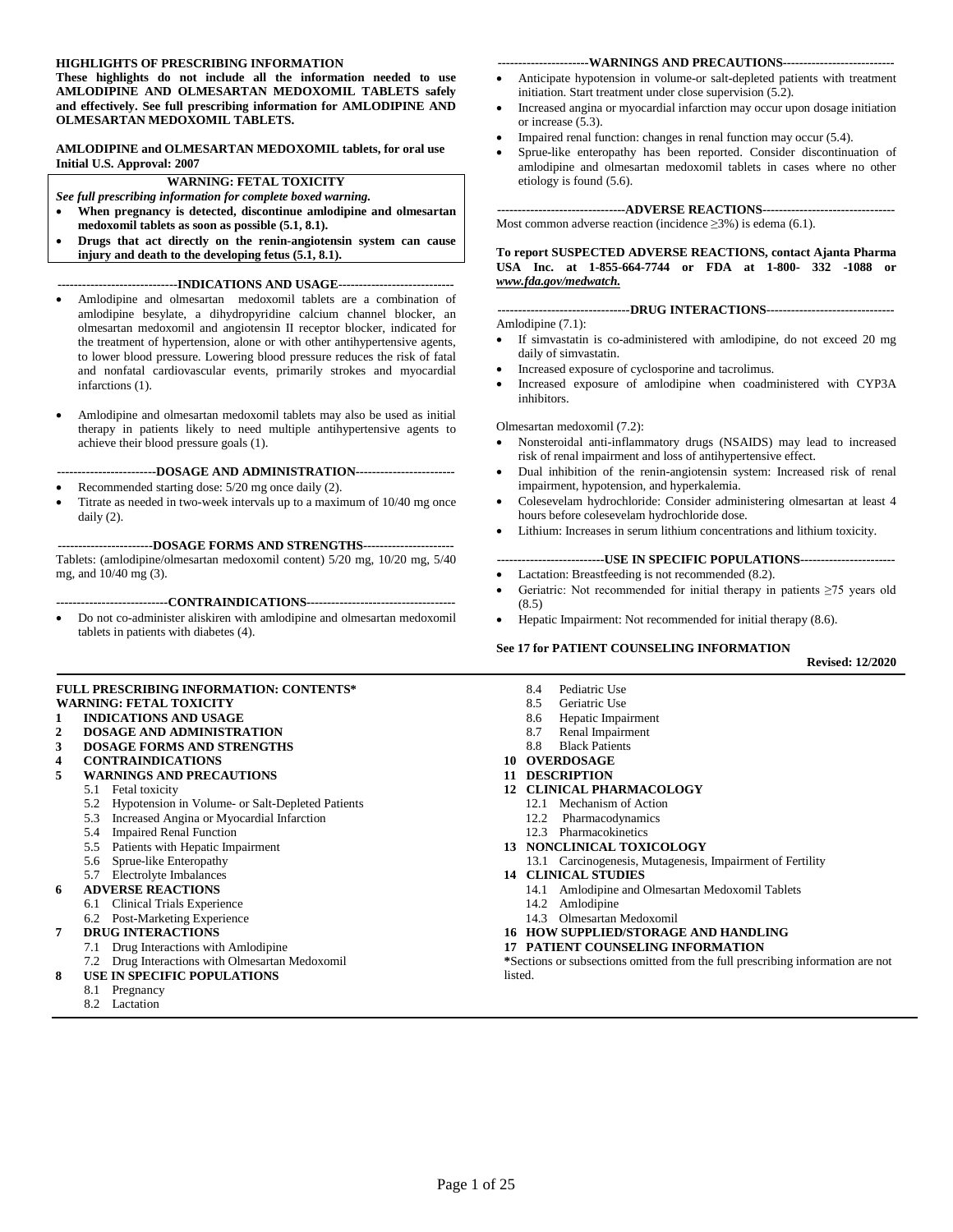## <span id="page-1-1"></span>**FULL PRESCRIBING INFORMATION**

# **WARNING: FETAL TOXICITY**

- **When pregnancy is detected, discontinue amlodipine and olmesartan medoxomil tablets as soon as possible [\(5.1,](#page-3-6) [8.1](#page-10-0)).**
- **Drugs that act directly on the renin-angiotensin system (RAS) can cause injury and death to the developing fetus [\(5.1,](#page-3-6) [8.1](#page-10-0)).**

## **1 INDICATIONS AND USAGE**

<span id="page-1-2"></span><span id="page-1-0"></span>Amlodipine and olmesartan medoxomil tablets are indicated for the treatment of hypertension, alone or with other antihypertensive agents, to lower blood pressure. Lowering blood pressure reduces the risk of fatal and nonfatal cardiovascular (CV) events, primarily strokes and myocardial infarctions. These benefits have been seen in controlled trials of antihypertensive drugs from a wide variety of pharmacologic classes including the class to which this drug principally belongs. There are no controlled trials demonstrating risk reduction with amlodipine and olmesartan medoxomil tablets.

Control of high blood pressure should be part of comprehensive cardiovascular risk management, including, as appropriate, lipid control, diabetes management, antithrombotic therapy, smoking cessation, exercise, and limited sodium intake. Many patients will require more than one drug to achieve blood pressure goals. For specific advice on goals and management, see published guidelines, such as those of the National High Blood Pressure Education Program's Joint National Committee on Prevention, Detection, Evaluation, and Treatment of High Blood Pressure (JNC).

Numerous antihypertensive drugs, from a variety of pharmacologic classes and with different mechanisms of action, have been shown in randomized controlled trials to reduce cardiovascular morbidity and mortality, and it can be concluded that it is blood pressure reduction, and not some other pharmacologic property of the drugs, that is largely responsible for those benefits. The largest and most consistent cardiovascular outcome benefit has been a reduction in the risk of stroke, but reductions in myocardial infarction and cardiovascular mortality also have been seen regularly.

Elevated systolic or diastolic pressure causes increased cardiovascular risk, and the absolute risk increase per mmHg is greater at higher blood pressures, so that even modest reductions of severe hypertension can provide substantial benefit. Relative risk reduction from blood pressure reduction is similar across populations with varying absolute risk, so the absolute benefit is greater in patients who are at higher risk independent of their hypertension (for example, patients with diabetes or hyperlipidemia), and such patients would be expected to benefit from more aggressive treatment to a lower blood pressure goal.

Some antihypertensive drugs have smaller blood pressure effects (as monotherapy) in black patients, and many antihypertensive drugs have additional approved indications and effects (e.g., on angina, heart failure, or diabetic kidney disease). These considerations may guide selection of therapy.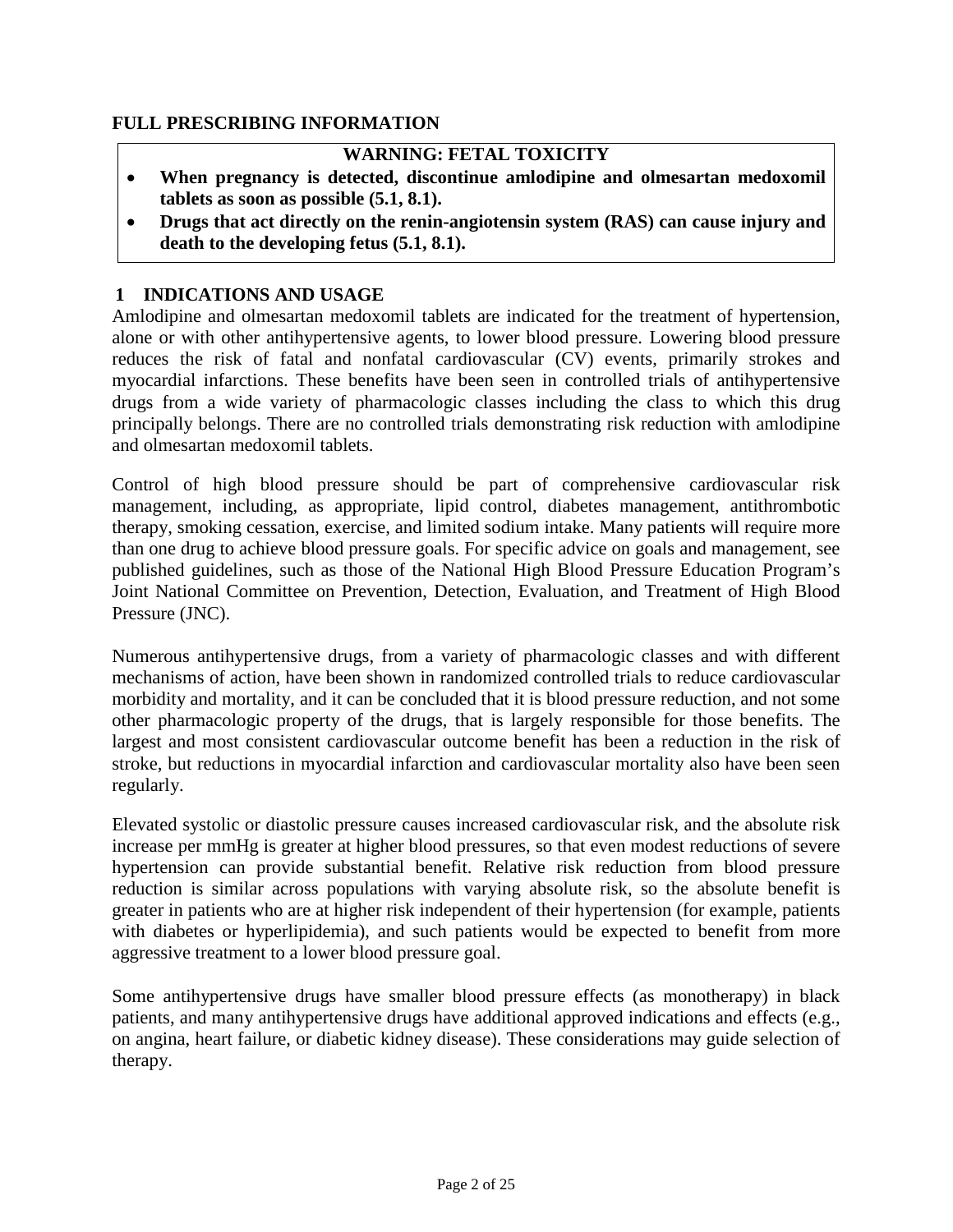Amlodipine and olmesartan medoxomil tablets may also be used as initial therapy in patients who are likely to need multiple antihypertensive agents to achieve their blood pressure goals.

Patients with moderate or severe hypertension are at relatively high risk for cardiovascular events (such as strokes, heart attacks, and heart failure), kidney failure, and vision problems, so prompt treatment is clinically relevant. The decision to use a combination as initial therapy should be individualized and should be shaped by considerations such as baseline blood pressure, the target goal, and the incremental likelihood of achieving goal with a combination compared to monotherapy. Individual blood pressure goals may vary based upon the patient's risk.

Data from an 8-week, placebo-controlled, parallel-group factorial study *[see Clinical Studies ([14.1\)](#page-21-3)]* provide estimates of the probability of reaching a blood pressure goal with amlodipine and olmesartan medoxomil tablets compared to amlodipine or olmesartan medoxomil monotherapy. The figures below provide estimates of the likelihood of achieving the targeted systolic or diastolic blood pressure goals with amlodipine and olmesartan medoxomil tablets 10/40 mg compared with amlodipine or olmesartan medoxomil monotherapy, based upon baseline systolic or diastolic blood pressure. The curve of each treatment group was estimated by logistic regression modeling from all available data of that treatment group. The right tail of each curve is less reliable because of small numbers of subjects with high baseline blood pressures.



Figure 1: Probability of Achieving Systolic Blood Pressure (SBP) < 140 mmHg at Week 8 With LOCF



Figure 3: Probability of Achieving Systolic Blood Pressure (SBP) < 130 mmHg at Week 8 With LOCF





Figure 4: Probability of Achieving Diastolic Blood Pressure (DBP) < 80 mmHg at Week 8 With LOCF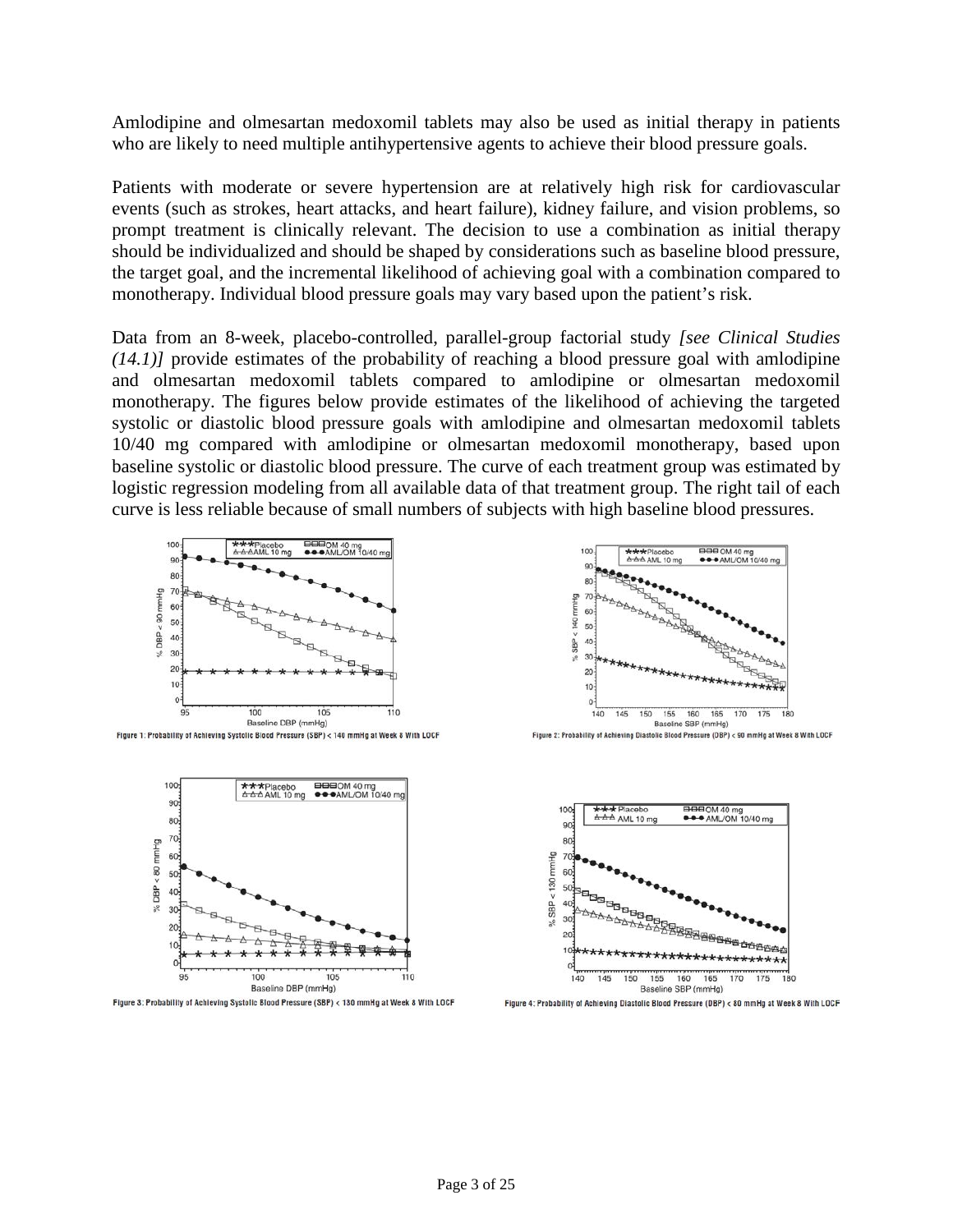<span id="page-3-6"></span><span id="page-3-4"></span>The figures above provide an approximation of the likelihood of reaching a targeted blood pressure goal (e.g., Week 8 SBP <140 mmHg or <130 mmHg or a DBP <90 mmHg or  $\sim$  80 mmHg) for the high-dose treatment groups evaluated in the study. Amlodipine and olmesartan medoxomil tablets 5/20 mg, the lowest dose combination treatment group, increases the probability of reaching blood pressure goal compared with the highest dose monotherapies, amlodipine 10 mg and olmesartan medoxomil 40 mg.

For example, a patient with a baseline blood pressure of 160/100 mmHg has about a 48% likelihood of achieving a goal of <140 mmHg (systolic) and a 51% likelihood of achieving a goal of <90 mmHg (diastolic) on monotherapy with olmesartan medoxomil 40 mg, and about a 46% likelihood of achieving a goal of <140 mmHg (systolic) and a 60% likelihood of achieving a goal of <90 mmHg (diastolic) on monotherapy with amlodipine 10 mg. The likelihood of achieving these same goals increases to 63% (systolic) and 71% (diastolic) on amlodipine and olmesartan medoxomil tablets 5/20 mg, and to 68% (systolic) and 85% (diastolic) on amlodipine and olmesartan medoxomil tablets 10/40 mg.

# <span id="page-3-1"></span>**2 DOSAGE AND ADMINISTRATION**

The usual starting dose of amlodipine and olmesartan medoxomil tablets is 5/20 mg once daily. The dosage can be increased after 1 to 2 weeks of therapy to a maximum dose of one 10/40 mg tablet once daily as needed to control blood pressure *[see Clinical Studies [\(14.1\)\]](#page-21-4).*

Dosage may be increased after 2 weeks. The maximum recommended dose of amlodipine and olmesartan medoxomil tablets is 10/40 mg.

# <span id="page-3-2"></span>**3 DOSAGE FORMS AND STRENGTHS**

Amlodipine and olmesartan medoxomil tablets are formulated for oral administration in the following strength combinations:

|                            | 5/20 | 5/40 | 10/20 | 10/40 |
|----------------------------|------|------|-------|-------|
| Amlodipine equivalent (mg) |      |      |       |       |
| Olmesartan medoxomil (mg)  |      | 40   |       | 40    |

# <span id="page-3-5"></span><span id="page-3-3"></span>**4 CONTRAINDICATIONS**

Do not co-administer aliskiren with amlodipine and olmesartan medoxomil tablets in patients with diabetes *[see Drug Interactions [\(7.2\)\]](#page-9-1).*

# <span id="page-3-0"></span>**5 WARNINGS AND PRECAUTIONS**

# **5.1 Fetal Toxicity**

Amlodipine and olmesartan medoxomil tablets can cause fetal harm when administered to a pregnant woman. Use of drugs that act on the renin-angiotensin system during the second and third trimesters of pregnancy reduces fetal renal function and increases fetal and neonatal morbidity and death. Resulting oligohydramnios can be associated with fetal lung hypoplasia and skeletal deformations. Potential neonatal adverse effects include skull hypoplasia, anuria,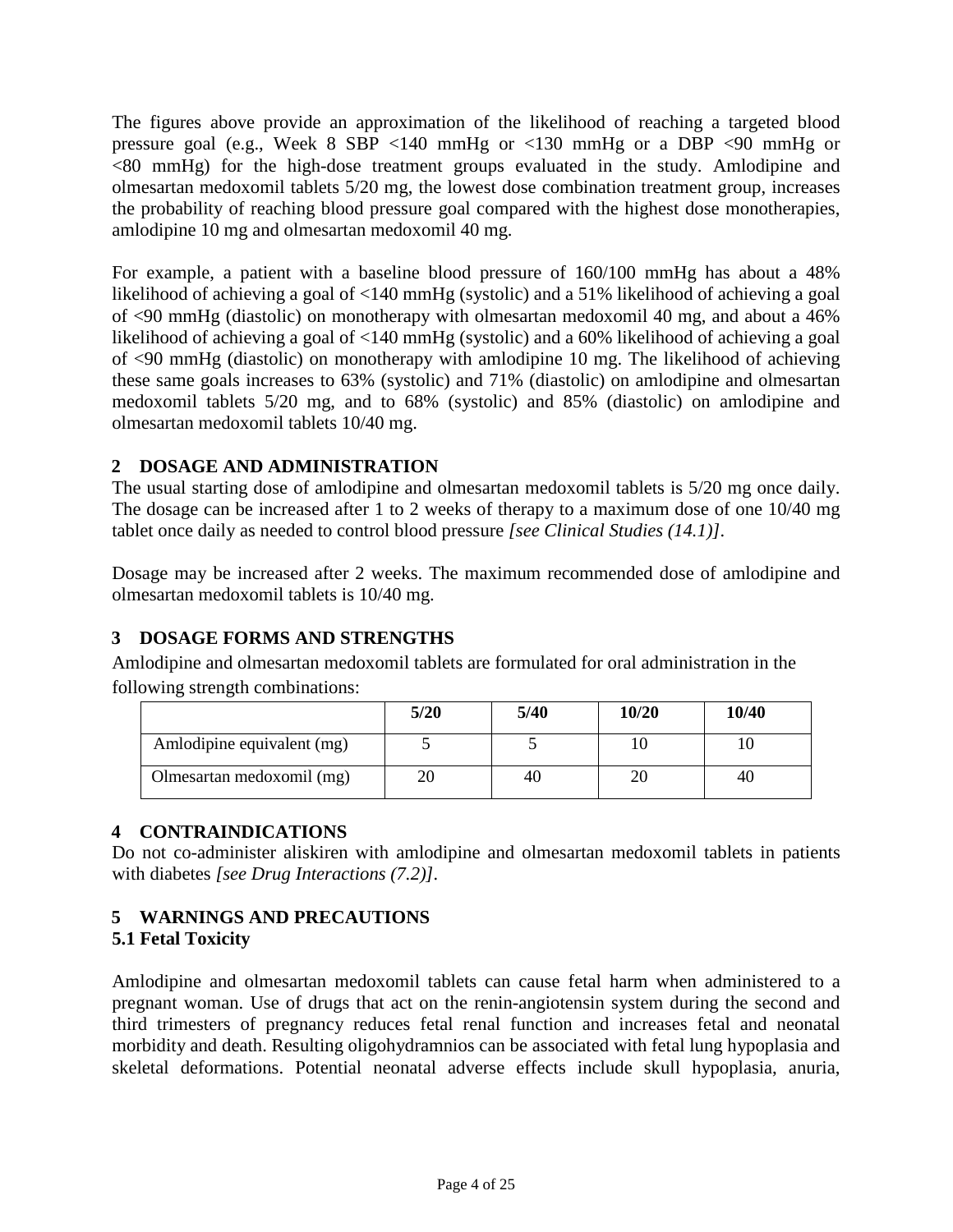<span id="page-4-3"></span>hypotension, renal failure, and death. When pregnancy is detected, discontinue amlodipine and olmesartan medoxomil tablets as soon as possible *[see Use in Specific Populations [\(8.1\]](#page-10-0).* 

## <span id="page-4-0"></span>**5.2 Hypotension in Volume- or Salt-Depleted Patients**

*Olmesartan medoxomil.* In patients with an activated renin-angiotensin system, such as volumeand/or salt-depleted patients (e.g., those being treated with high doses of diuretics) symptomatic hypotension may be anticipated after initiation of treatment with olmesartan medoxomil. Initiate treatment with amlodipine and olmesartan medoxomil tablets under close medical supervision. If hypotension does occur, place the patient in the supine position and, if necessary, give an intravenous infusion of normal saline. A transient hypotensive response is not a contraindication to further treatment, which usually can be continued without difficulty once the blood pressure has stabilized.

*Amlodipine.* Symptomatic hypotension is possible, particularly in patients with severe aortic stenosis. Because of the gradual onset of action, acute hypotension is unlikely.

## <span id="page-4-1"></span>**5.3 Increased Angina or Myocardial Infarction**

Patients, particularly those with severe obstructive coronary artery disease, may develop increased frequency, duration, or severity of angina or acute myocardial infarction on starting calcium channel blocker therapy or at the time of dosage increase. The mechanism of this effect has not been elucidated.

## <span id="page-4-2"></span>**5.4 Impaired Renal Function**

Changes in renal function may be anticipated in susceptible individuals treated with olmesartan medoxomil as a consequence of inhibiting the renin-angiotensin-aldosterone system. In patients whose renal function may depend upon the activity of the renin-angiotensin-aldosterone system (e.g., patients with severe congestive heart failure), treatment with angiotensin converting enzyme inhibitors and angiotensin receptor antagonists has been associated with oliguria or progressive azotemia and (rarely) with acute renal failure and/or death. Similar effects may occur in patients treated with amlodipine and olmesartan medoxomil tablets because of the olmesartan medoxomil component *[see Drug Interactions [\(7\)](#page-9-5) and Clinical Pharmacology [\(12.3\)\]](#page-17-1).*

In studies of ACE inhibitors in patients with unilateral or bilateral renal artery stenosis, increases in serum creatinine or blood urea nitrogen (BUN) have been reported. There has been no longterm use of olmesartan medoxomil in patients with unilateral or bilateral renal artery stenosis, but similar effects would be expected with olmesartan medoxomil and amlodipine and olmesartan medoxomil tablets.

# **5.5 Patients with Hepatic Impairment**

Patients with hepatic impairment have decreased clearance of amlodipine. Starting amlodipine or adding amlodipine at 2.5 mg in hepatically impaired patients is recommended. The lowest dose of amlodipine and olmesartan medoxomil tablets is 5/20 mg; therefore, initial therapy with amlodipine and olmesartan medoxomil tablets is not recommended in hepatically impaired patients *[see Use in Specific Populations [\(8.6\)](#page-12-4)].*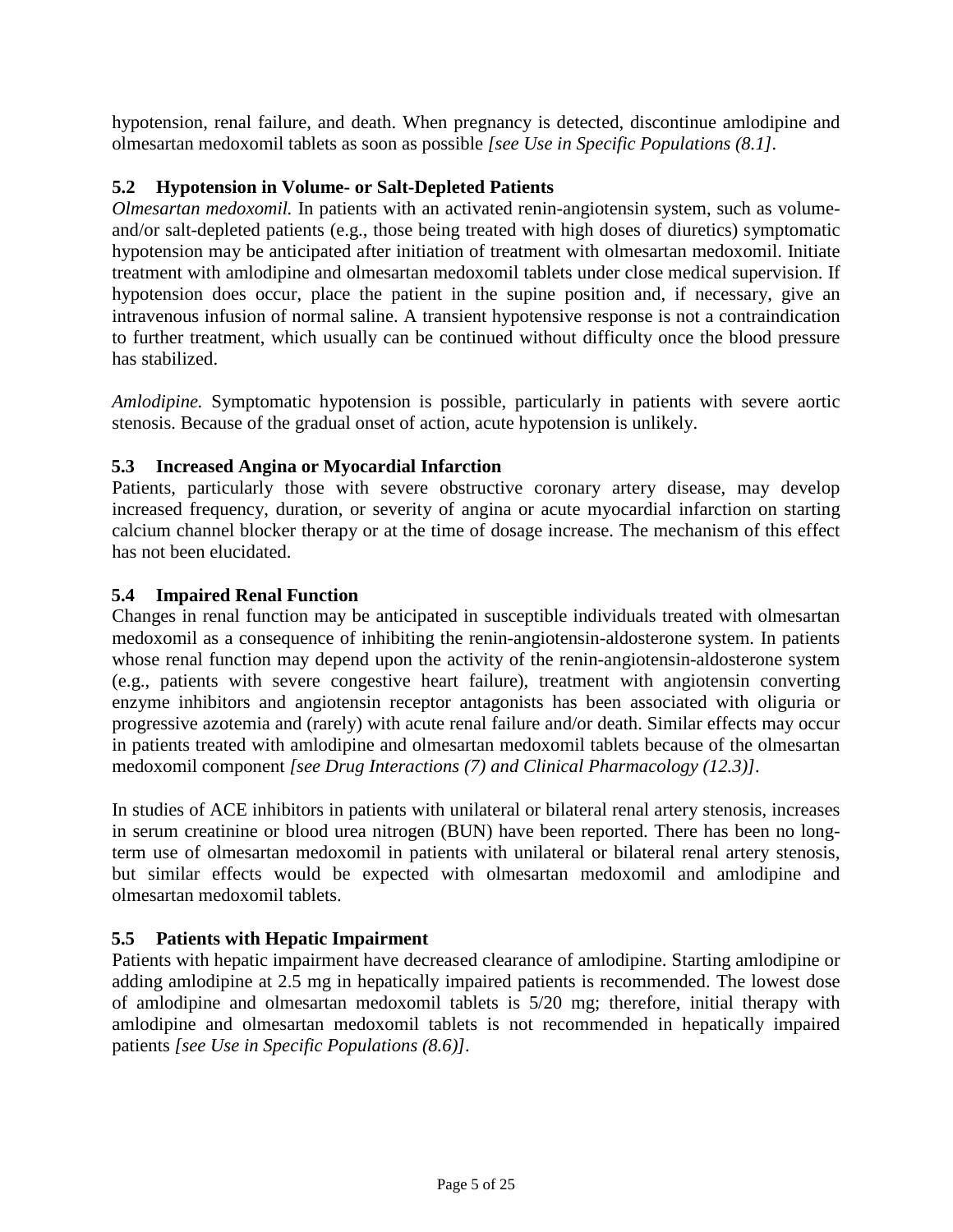<span id="page-5-6"></span><span id="page-5-4"></span>Since amlodipine is extensively metabolized by the liver and the plasma elimination half-life  $(t_{\frac{1}{2}})$ is 56 hours in patients with severely impaired hepatic function, titrate slowly when administering to patients with severe hepatic impairment.

# <span id="page-5-0"></span>**5.6 Sprue-like Enteropathy**

Severe, chronic diarrhea with substantial weight loss has been reported in patients taking olmesartan months to years after drug initiation. Intestinal biopsies of patients often demonstrated villous atrophy. If a patient develops these symptoms during treatment with olmesartan, exclude other etiologies. Consider discontinuation of amlodipine and olmesartan medoxomil tablets in cases where no other etiology is identified.

# <span id="page-5-5"></span>**5.7 Electrolyte Imbalances**

Amlodipine and olmesartan medoxomil tablets contains olmesartan, a drug that inhibits the renin-angiotensin system (RAS). Drugs that inhibit the RAS can cause hyperkalemia. Monitor serum electrolytes periodically.

# <span id="page-5-2"></span>**6 ADVERSE REACTIONS**

# <span id="page-5-3"></span><span id="page-5-1"></span>**6.1 Clinical Trials Experience**

Because clinical studies are conducted under widely varying conditions, adverse reaction rates observed in the clinical studies of a drug cannot be directly compared to rates in the clinical studies of another drug and may not reflect the rates observed in practice.

# *Amlodipine and olmesartan medoxomil tablets*

The data described below reflect exposure to amlodipine and olmesartan medoxomil tablets in more than 1600 patients including more than 1000 exposed for at least 6 months and more than 700 exposed for 1 year. Amlodipine and olmesartan medoxomil tablets were studied in one placebo-controlled factorial trial *[see Clinical Trials [\(14.1\)\]](#page-21-2)*. The population had a mean age of 54 years and included approximately 55% males. Seventy-one percent were Caucasian and 25% were Black. Patients received doses ranging from 5/20 mg to 10/40 mg orally once daily.

The overall incidence of adverse reactions on therapy with amlodipine and olmesartan medoxomil tablets were similar to that seen with corresponding doses of the individual components of amlodipine and olmesartan medoxomil tablets, and to placebo. The reported adverse reactions were generally mild and seldom led to discontinuation of treatment (2.6% for amlodipine and olmesartan medoxomil tablets and 6.8% for placebo).

# *Edema*

Edema is a known, dose-dependent adverse effect of amlodipine but not of olmesartan medoxomil.

The placebo-subtracted incidence of edema during the 8-week, randomized, double-blind treatment period was highest with amlodipine 10 mg monotherapy. The incidence was significantly reduced when 20 mg or 40 mg of olmesartan medoxomil was added to the 10 mg amlodipine dose.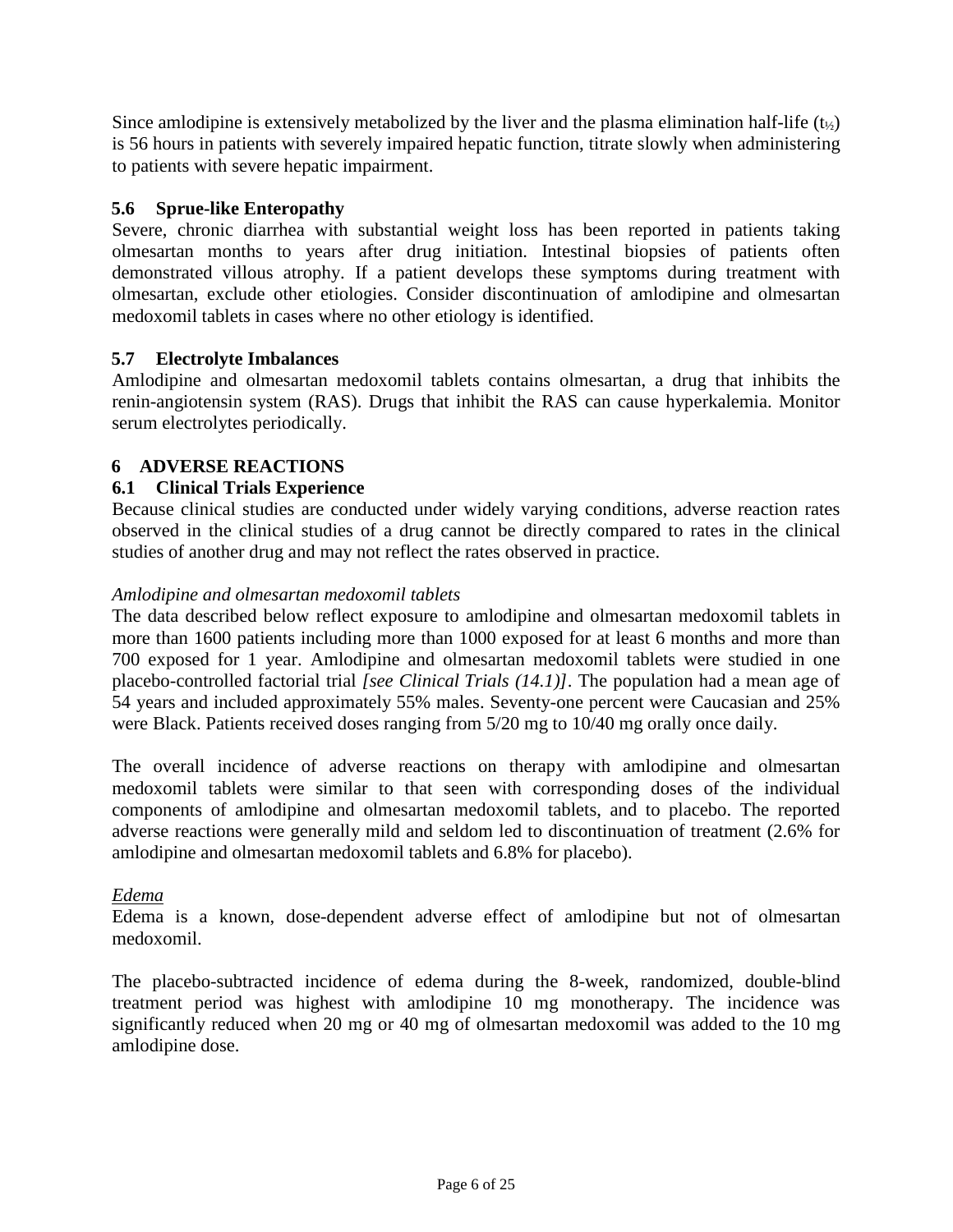|                                      |                  | <b>Olmesartan Medoxomil</b> |                 |                 |
|--------------------------------------|------------------|-----------------------------|-----------------|-----------------|
|                                      |                  | <b>Placebo</b>              | $20 \text{ mg}$ | $40 \text{ mg}$ |
|                                      | <b>Placebo</b>   | $-*$                        | $-2.4%$         | 6.2%            |
| Amlodipine                           | 5 <sub>mg</sub>  | 0.7%                        | 5.7%            | 6.2%            |
|                                      | 10 <sub>mg</sub> | 24.5%                       | 13.3%           | 11.2%           |
| $*12.3\%$ = actual placebo incidence |                  |                             |                 |                 |

# **Placebo-Subtracted Incidence of Edema During the Double-Blind Treatment Period**

Across all treatment groups, the frequency of edema was generally higher in women than men, as has been observed in previous studies of amlodipine.

There was a greater decrease in hemoglobin and hematocrit in patients treated with amlodipine and olmesartan medoxomil tablets as compared to patients receiving either component.

Adverse reactions seen at lower rates during the double-blind period also occurred in the patients treated with amlodipine and olmesartan medoxomil tablets at about the same or greater incidence as in patients receiving placebo. These included hypotension, orthostatic hypotension, rash, pruritus, palpitation, urinary frequency, and nocturia.

The adverse event profile obtained from 44 weeks of open-label combination therapy with amlodipine plus olmesartan medoxomil was similar to that observed during the 8-week, doubleblind, placebo-controlled period.

## **Initial Therapy**

Analyzing the data described above specifically for initial therapy, it was observed that higher doses of amlodipine and olmesartan medoxomil tablets caused slightly more hypotension and orthostatic symptoms, but not at the recommended starting dose of amlodipine and olmesartan medoxomil tablets 5/20 mg. No increase in the incidence of syncope or near syncope was observed. The incidences of discontinuation because of any treatment emergent adverse events in the double blind phase are summarized in the table below.

|                                                                                                        |                  | <b>Olmesartan Medoxomil</b> |                 |                 |                 |  |
|--------------------------------------------------------------------------------------------------------|------------------|-----------------------------|-----------------|-----------------|-----------------|--|
|                                                                                                        |                  | <b>Placebo</b>              | $10 \text{ mg}$ | $20 \text{ mg}$ | $40 \text{ mg}$ |  |
|                                                                                                        | <b>Placebo</b>   | 4.9%                        | 4.3%            | 5.6%            | 3.1%            |  |
| Amlodipine                                                                                             | $5 \text{ mg}$   | 3.7%                        | $0.0\%$         | 1.2%            | 3.7%            |  |
|                                                                                                        | 10 <sub>mg</sub> | 2.5%<br>5.5%<br>6.8%        | 5.6%            |                 |                 |  |
| <sup>1</sup> Hypertension is counted as treatment failure and not as treatment emergent adverse event. |                  |                             |                 |                 |                 |  |
| $N=160-163$ subjects per treatment group.                                                              |                  |                             |                 |                 |                 |  |

**Discontinuation for any Treatment Emergent Adverse Event1**

### *Amlodipine*

Amlodipine has been evaluated for safety in more than 11,000 patients in U.S. and foreign clinical trials. Most adverse reactions reported during therapy with amlodipine were of mild or moderate severity. In controlled clinical trials directly comparing amlodipine (N=1730) in doses up to 10 mg to placebo ( $N=1250$ ), discontinuation of amlodipine due to adverse reactions was required in only about 1.5% of amlodipine-treated patients and about 1% of placebo-treated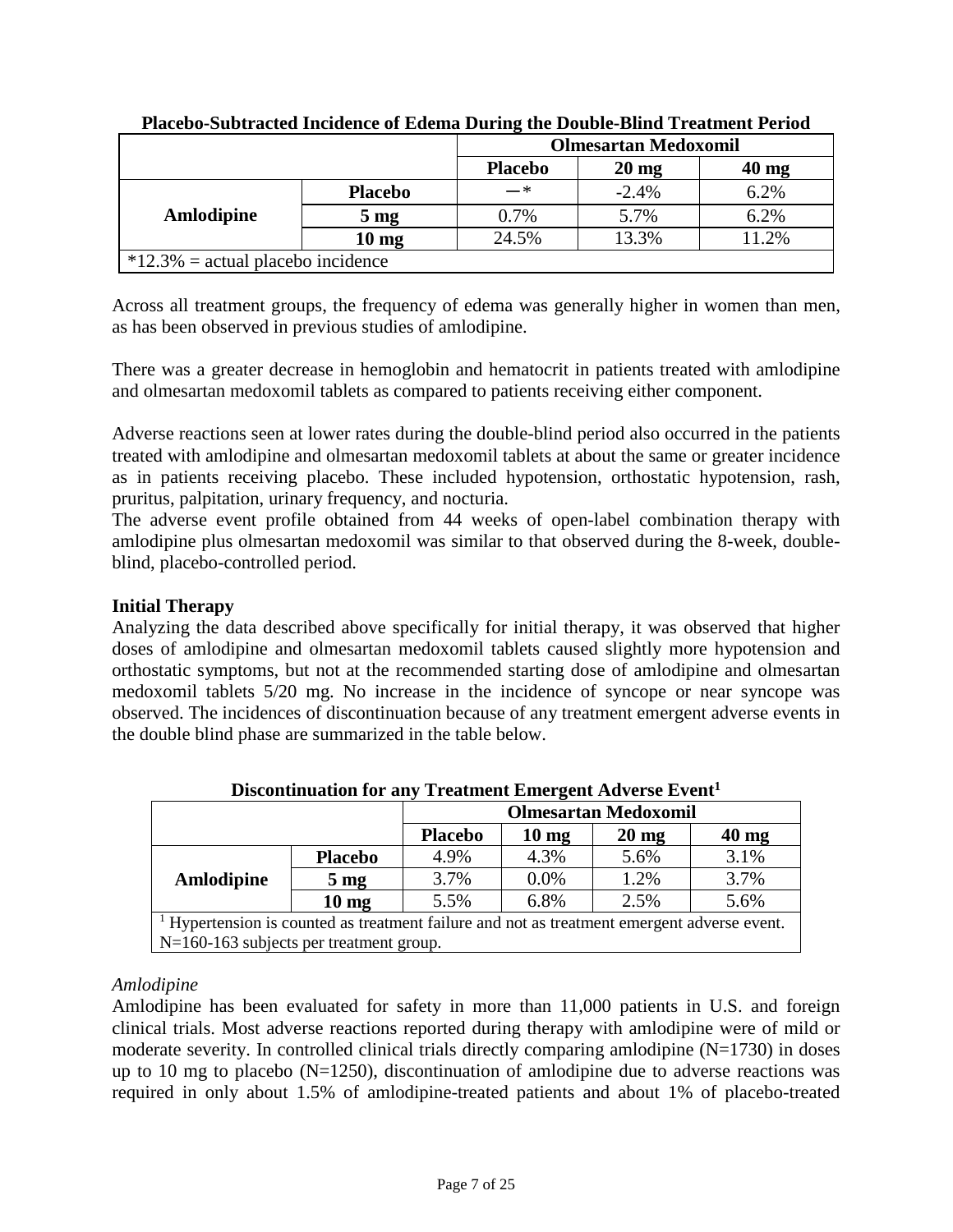| <b>Adverse Event</b> | <b>Placebo</b> | $2.5 \text{ mg}$ | $5.0 \text{ mg}$ | $10.0 \text{ mg}$ |
|----------------------|----------------|------------------|------------------|-------------------|
|                      | $N = 520$      | $N = 275$        | $N = 296$        | $N = 268$         |
| Edema                | 0.6            |                  | 3.0              | 10.8              |
| <b>Dizziness</b>     | 1.J            |                  |                  | 3.4               |
| Flushing             | 0.0            |                  |                  | 2.6               |
| Palpitation          | U.6            |                  |                  | 4.5               |

patients. The most common side effects were headache and edema. The incidence (%) of doserelated side effects was as follows:

For several adverse experiences that appear to be drug- and dose-related, there was a greater incidence in women than men associated with amlodipine treatment as shown in the following table:

| <b>Adverse Event</b> | <b>Placebo</b> |           | Amlodipine |           |
|----------------------|----------------|-----------|------------|-----------|
|                      | $Male = %$     | Female=%  | $Male = %$ | Female=%  |
|                      | $(N=914)$      | $(N=336)$ | $(N=1218)$ | $(N=512)$ |
| Edema                | 1.4            | 5.1       | 5.6        | 14.6      |
| Flushing             | 0.3            | 0.9       | 1.5        | 4.5       |
| Palpitation          | 0.9            | 0.9       | 1.4        | 3.3       |
| Somnolence           | 0.8            | 0.3       | 1.3        | l.6       |

# *Olmesartan medoxomil.*

Olmesartan medoxomil has been evaluated for safety in more than 3825 patients/subjects, including more than 3275 patients treated for hypertension in controlled trials. This experience included about 900 patients treated for at least 6 months and more than 525 treated for at least 1 year. Treatment with olmesartan medoxomil was well tolerated, with an incidence of adverse events similar to that seen with placebo. Events were generally mild, transient, and without relationship to the dose of olmesartan medoxomil.

The overall frequency of adverse events was not dose related. Analysis of gender, age, and race groups demonstrated no differences between olmesartan medoxomil- and placebo-treated patients. The rate of withdrawals due to adverse events in all trials of hypertensive patients was 2.4% (i.e., 79/3278) of patients treated with olmesartan medoxomil and 2.7% (i.e., 32/1179) of control patients. In placebo-controlled trials, the only adverse event that occurred in more than 1% of patients treated with olmesartan medoxomil and at a higher incidence in olmesartan medoxomil treated patients vs. placebo was dizziness (3% vs 1%).

# **6.2 Post-Marketing Experience**

The following adverse reactions have been identified during post-approval use of the individual components of amlodipine and olmesartan medoxomil tablets. Because these reactions are reported voluntarily from a population of uncertain size, it is not always possible to reliably estimate their frequency or establish a causal relationship to drug exposure.

*Amlodipine.* The following post-marketing event has been reported infrequently where a causal relationship is uncertain: gynecomastia. In post-marketing experience, jaundice and hepatic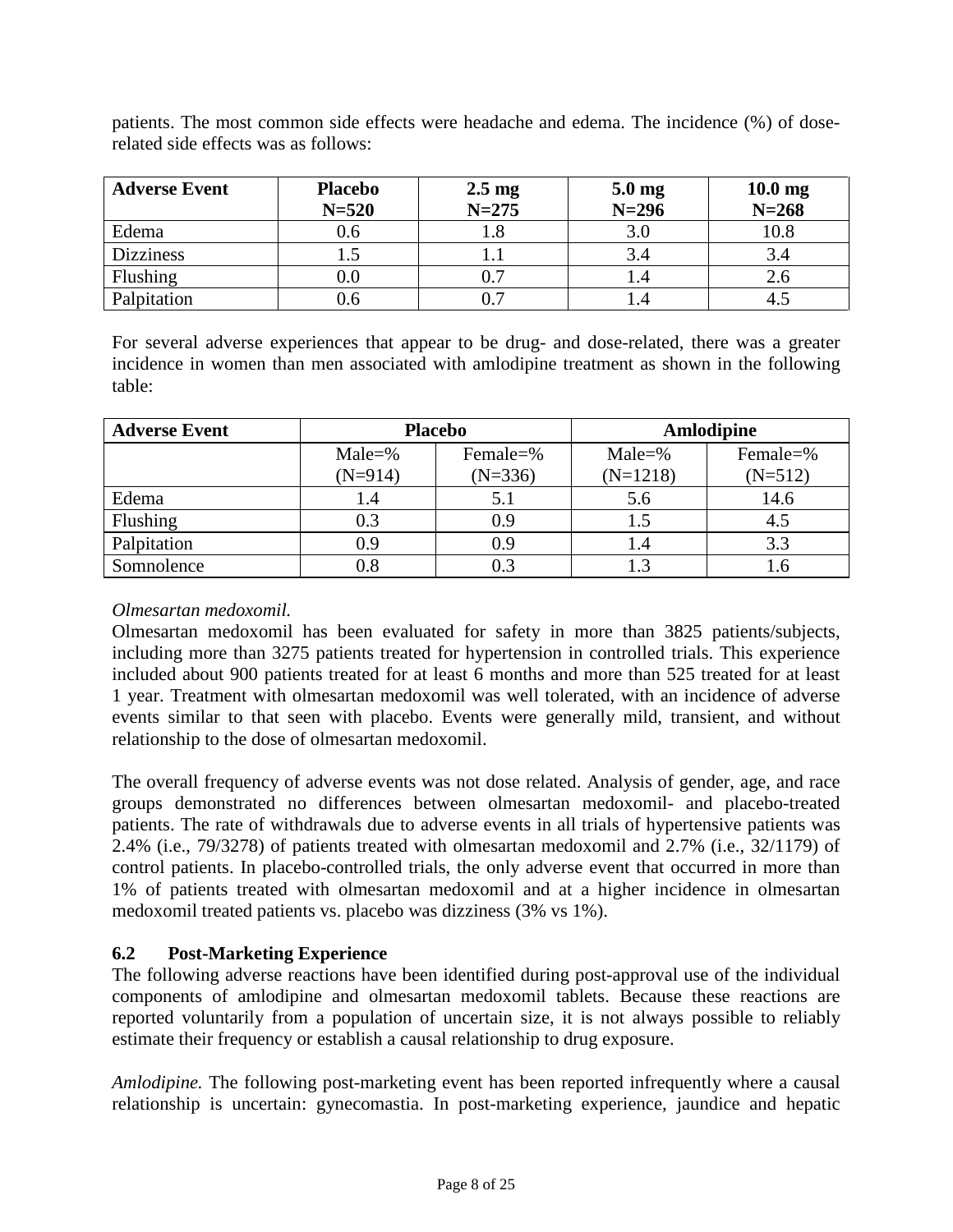<span id="page-8-0"></span>enzyme elevations (mostly consistent with cholestasis or hepatitis), in some cases severe enough to require hospitalization, have been reported in association with use of amlodipine. Postmarketing reporting has also revealed a possible association between extrapyramidal disorder and amlodipine.

*Olmesartan medoxomil.* The following adverse reactions have been reported in post-marketing experience:

*Body as a Whole:* asthenia, angioedema, anaphylactic reactions, peripheral edema *Gastrointestinal:* vomiting, diarrhea, sprue-like enteropathy *[see Warnings and Precautions [\(5.6\)\]](#page-5-0)*

*Metabolic and Nutritional Disorders:* hyperkalemia

*Musculoskeletal:* rhabdomyolysis

*Urogenital System:* acute renal failure, increased blood creatinine levels

*Skin and Appendages:* alopecia, pruritus, urticaria

Data from one controlled trial and an epidemiologic study have suggested that high-dose olmesartan may increase cardiovascular (CV) risk in diabetic patients, but the overall data are not conclusive. The randomized, placebo-controlled, double-blind ROADMAP trial (Randomized Olmesartan And Diabetes MicroAlbuminuria Prevention trial, n=4447) examined the use of olmesartan, 40 mg daily, vs. placebo in patients with type 2 diabetes mellitus, normoalbuminuria, and at least one additional risk factor for CV disease. The trial met its primary endpoint, delayed onset of microalbuminuria, but olmesartan had no beneficial effect on decline in glomerular filtration rate (GFR). There was a finding of increased CV mortality (adjudicated sudden cardiac death, fatal myocardial infarction, fatal stroke, revascularization death) in the olmesartan group compared to the placebo group (15 olmesartan vs. 3 placebo, HR 4.9, 95% confidence interval [CI], 1.4, 17), but the risk of non-fatal myocardial infarction was lower with olmesartan (HR 0.64, 95% CI 0.35, 1.18).

The epidemiologic study included patients 65 years and older with overall exposure of  $> 300,000$ patient-years. In the sub-group of diabetic patients receiving high-dose olmesartan (40 mg/d) for > 6 months, there appeared to be an increased risk of death (HR 2.0, 95% CI 1.1, 3.8) compared to similar patients taking other angiotensin receptor blockers. In contrast, high-dose olmesartan use in non-diabetic patients appeared to be associated with a decreased risk of death (HR 0.46, 95% CI 0.24, 0.86) compared to similar patients taking other angiotensin receptor blockers. No differences were observed between the groups receiving lower doses of olmesartan compared to other angiotensin blockers or those receiving therapy for < 6 months.

Overall, these data raise a concern of a possible increased CV risk associated with the use of high-dose olmesartan in diabetic patients. There are, however, concerns with the credibility of the finding of increased CV risk, notably the observation in the large epidemiologic study for a survival benefit in non-diabetics of a magnitude similar to the adverse finding in diabetics.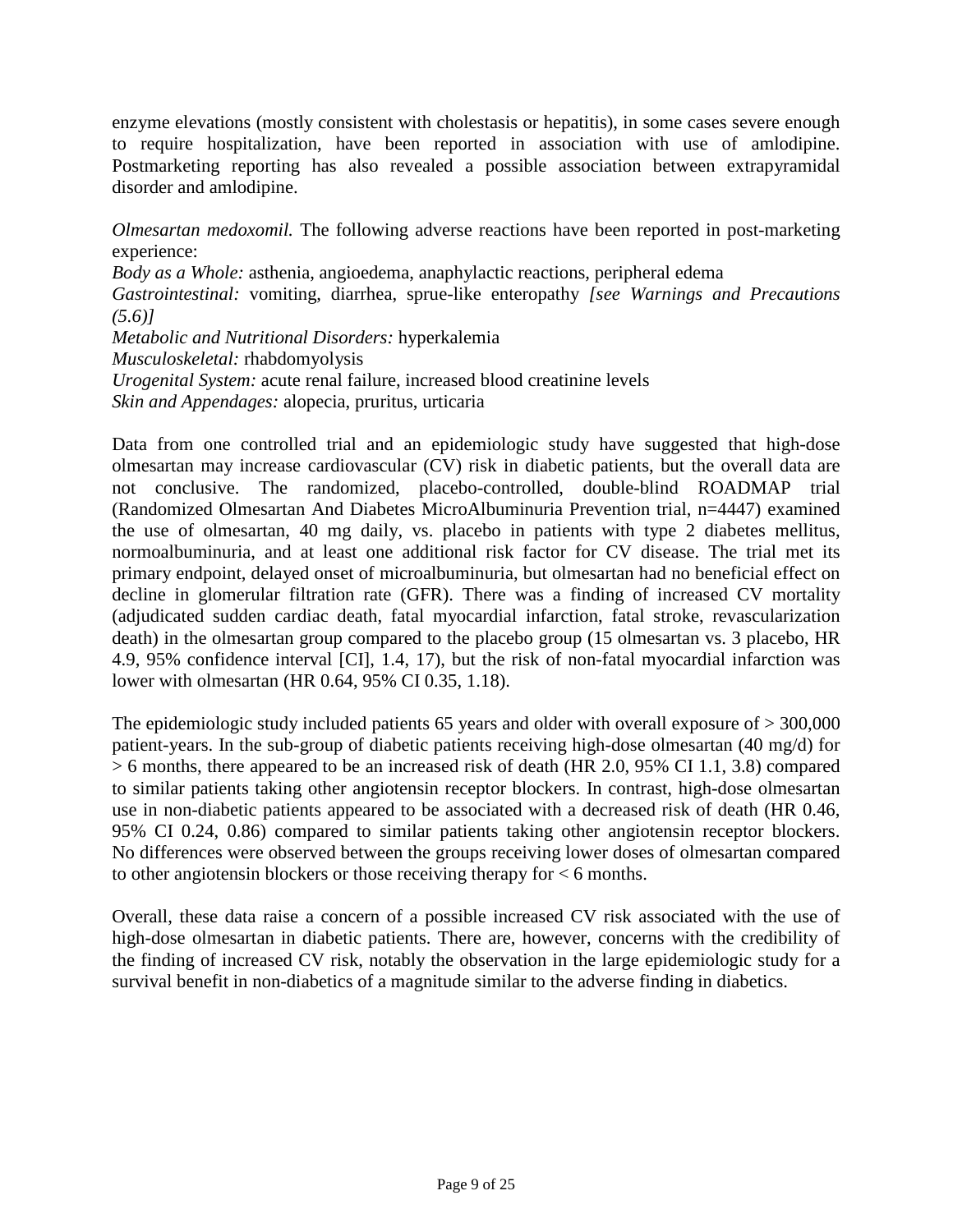# <span id="page-9-5"></span><span id="page-9-4"></span>**7 DRUG INTERACTIONS**

# <span id="page-9-2"></span><span id="page-9-0"></span>**7.1 Drug Interactions with Amlodipine**

*Simvastatin:* Co-administration of simvastatin with amlodipine increases the systemic exposure of simvastatin. Limit the dose of simvastatin in patients on amlodipine to 20 mg daily *[see Clinical Pharmacology [\(12.3\)\]](#page-17-1).* 

*Immunosuppressants:* Amlodipine may increase the systemic exposure of cyclosporine or tacrolimus when co-administered. Frequent monitoring of trough blood levels of cyclosporine and tacrolimus is recommended and adjust the dose when appropriate *[see Clinical Pharmacology [\(12.3\)\]](#page-17-1).*

*CYP3A Inhibitors:* Co-administration of amlodipine with CYP3A inhibitors (moderate and strong) results in increased systemic exposure to amlodipine and may require dose reduction. Monitor for symptoms of hypotension and edema when amlodipine is co-administered with CYP3A inhibitors to determine the need for dose adjustment.

CYP3A Inducers: No information is available on the quantitative effects of CYP3A inducers on amlodipine. Blood pressure should be closely monitored when amlodipine is co-administered with CYP3A inducers.

# <span id="page-9-3"></span><span id="page-9-1"></span>**7.2 Drug Interactions with Olmesartan Medoxomil**

*Non-Steroidal Anti-Inflammatory Agents including Selective Cyclooxygenase-2 Inhibitors (COX-2 Inhibitors):* 

In patients who are elderly, volume-depleted (including those on diuretic therapy), or with compromised renal function, co-administration of NSAIDs, including selective COX-2 inhibitors, with angiotensin II receptor antagonists, including olmesartan medoxomil, may result in deterioration of renal function, including possible acute renal failure. These effects are usually reversible. Monitor renal function periodically in patients receiving olmesartan medoxomil and NSAID therapy.

The antihypertensive effect of angiotensin II receptor antagonists, including olmesartan medoxomil may be attenuated by NSAIDs including selective COX-2 inhibitors.

### *Dual Blockade of the Renin-Angiotensin System (RAS):*

Dual blockade of the RAS with angiotensin receptor blockers, ACE inhibitors, or aliskiren is associated with increased risks of hypotension, hyperkalemia, and changes in renal function (including acute renal failure) compared to monotherapy. Most patients receiving the combination of two RAS inhibitors do not obtain any additional benefit compared to monotherapy. In general, avoid combined use of RAS inhibitors. Closely monitor blood pressure, renal function and electrolytes in patients on amlodipine and olmesartan medoxomil tablets and other agents that affect the RAS.

Do not co-administer aliskiren with amlodipine and olmesartan medoxomil tablets in patients with diabetes *[see Contraindications [\(4\)\]](#page-3-3)*. Avoid use of aliskiren with amlodipine and olmesartan medoxomil tablets in patients with renal impairment (GFR <60 ml/min).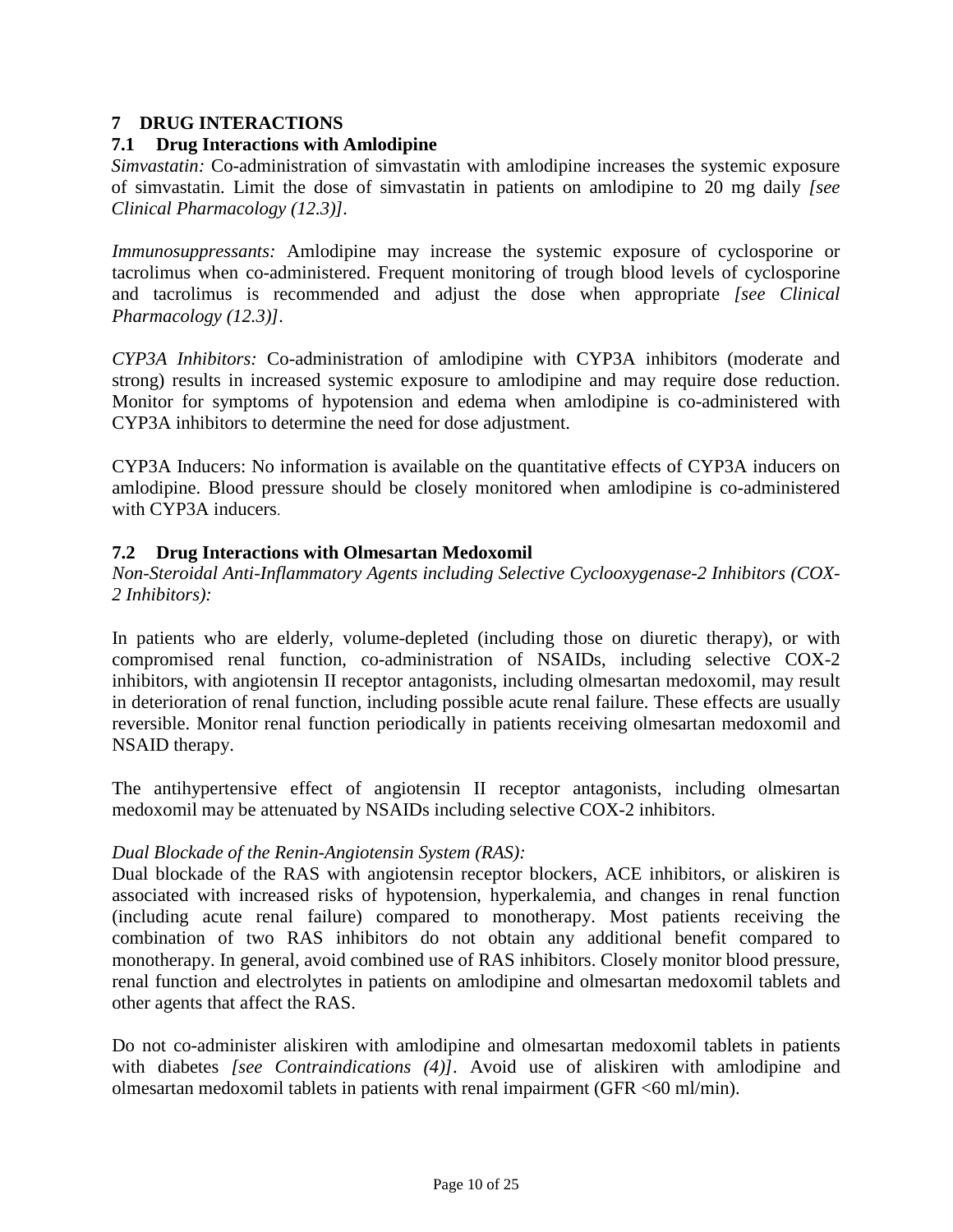## *Use with Colesevelam Hydrochloride:*

Concurrent administration of bile acid sequestering agent colesevelam hydrochloride reduces the systemic exposure and peak plasma concentration of olmesartan. Administration of olmesartan at least 4 hours prior to colesevelam hydrochloride decreased the drug interaction effect. Consider administering olmesartan at least 4 hours before the colesevelam hydrochloride dose *[see Clinical Pharmacology [\(12.3\)\]](#page-17-1)*.

#### *Lithium:*

Increases in serum lithium concentrations and lithium toxicity have been reported during concomitant administration of lithium with angiotensin II receptor antagonists, including amlodipine and olmesartan medoxomil tablets. Monitor serum lithium levels during concomitant use.

## <span id="page-10-1"></span>**8 USE IN SPECIFIC POPULATIONS**

### <span id="page-10-2"></span><span id="page-10-0"></span>**8.1 Pregnancy**

### Risk Summary

<span id="page-10-3"></span>Amlodipine and olmesartan medoxomil tablets can cause fetal harm when administered to a pregnant woman. Use of drugs that act on the renin-angiotensin system during the second and third trimesters of pregnancy reduces fetal renal function and increases fetal and neonatal morbidity and death *[\[see Clinical Considerations](#page-10-3)].* Most epidemiologic studies examining fetal abnormalities after exposure to antihypertensive use in the first trimester have not distinguished drugs affecting the renin-angiotensin system from other antihypertensive agents.

When pregnancy is detected, discontinue Amlodipine and olmesartan medoxomil tablets as soon as possible. Consider alternative antihypertensive therapy during pregnancy.

The estimated background risk of major birth defects and miscarriage for the indicated population is unknown. All pregnancies have a background risk of birth defect, loss or other adverse outcomes. In the U.S. general population, the estimated background risk of major birth defects and miscarriage in clinically recognized pregnancies is 2% to 4% and 15% to 20%, respectively.

### Clinical Considerations

### *Disease-Associated Maternal and/or Embryo/Fetal Risk*

Hypertension in pregnancy increases the maternal risk for pre-eclampsia, gestational diabetes, premature delivery, and delivery complications (e.g., need for cesarean section and post-partum hemorrhage). Hypertension increases the fetal risk for intrauterine growth restriction and intrauterine death. Pregnant women with hypertension should be carefully monitored and managed accordingly.

## *Fetal/Neonatal Adverse Reactions Olmesartan medoxomil*

Oligohydramnios in pregnant women who use drugs affecting the renin-angiotensin system in the second and third trimesters of pregnancy can result in the following: reduced fetal renal function leading to anuria and renal failure, fetal lung hypoplasia, skeletal deformations, including skull hypoplasia, hypotension, and death.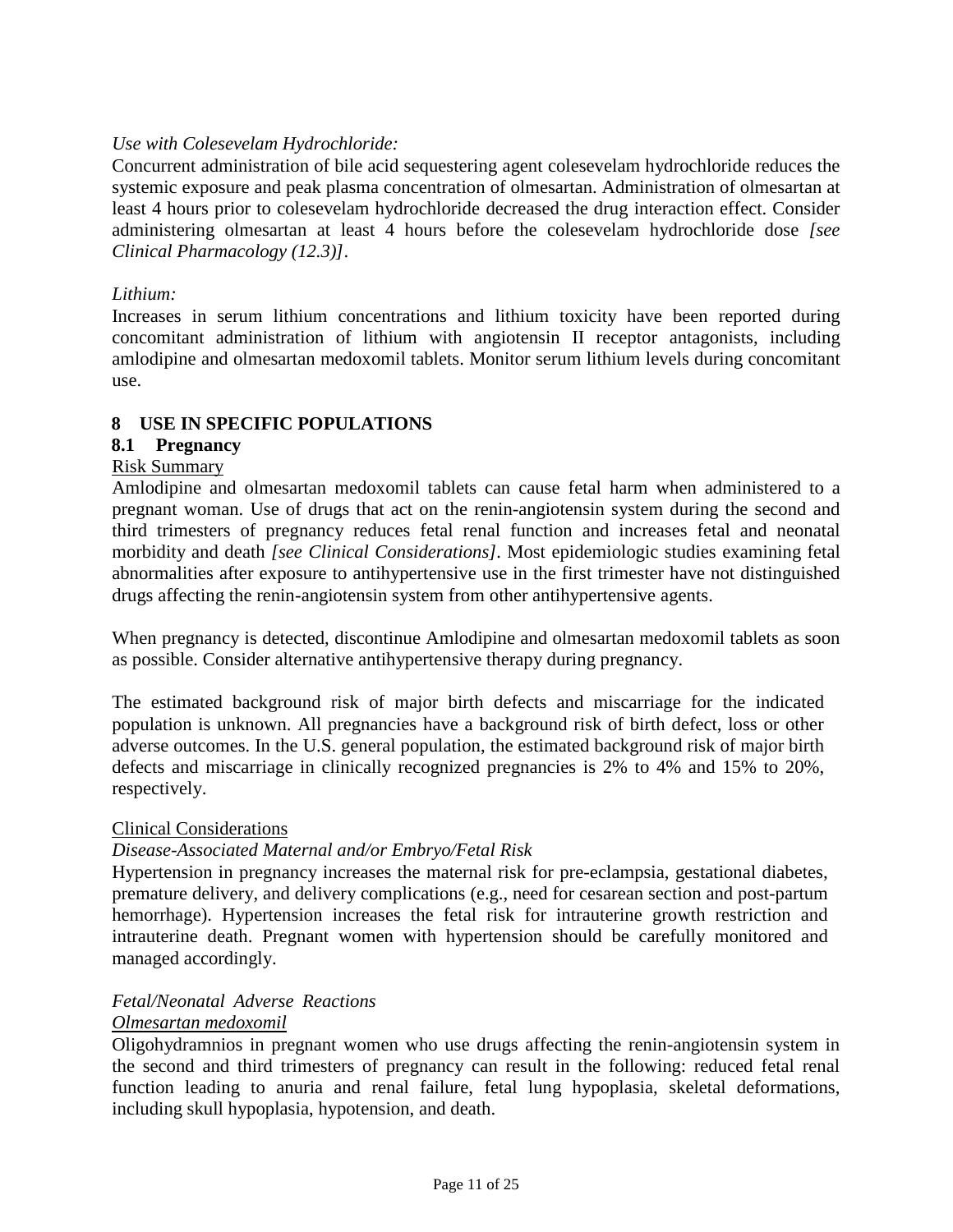<span id="page-11-1"></span>Perform serial ultrasound examinations to assess the intra-amniotic environment. Fetal testing may be appropriate, based on the week of gestation. Patients and physicians should be aware, however, that oligohydramnios may not appear until after the fetus has sustained irreversible injury.

Closely observe infants with histories of *in utero* exposure to olmesartan for hypotension, oliguria, and hyperkalemia. In neonates with a history of *in utero* exposure to olmesartan, if oliguria or hypotension occur, utilize measures to maintain adequate blood pressure and renal perfusion. Exchange transfusions or dialysis may be required as a means of reversing hypotension and supporting renal function *[see Use in Specific Populations [\(8.4\)\]](#page-12-6).* 

## Data

## *Animal Data*

No reproductive studies have been conducted with the combination of olmesartan medoxomil, and amlodipine. However, these studies have been conducted for olmesartan medoxomil and amlodipine alone.

## *Olmesartan medoxomil*

No teratogenic effects were observed when olmesartan medoxomil was administered to pregnant rats at oral doses up to 1000 mg/kg/day (240 times the maximum recommended human dose [MRHD] on a mg/m<sup>2</sup> basis) or pregnant rabbits at oral doses up to 1 mg/kg/day (half the MRHD on a mg/m<sup>2</sup> basis; higher doses could not be evaluated for effects on fetal development as they were lethal to the does). In rats, significant decreases in pup birth weight and weight gain were observed at doses  $\geq$ 1.6 mg/kg/day, and delays in developmental milestones (delayed separation of ear auricular, eruption of lower incisors, appearance of abdominal hair, descent of testes, and separation of eyelids) and dose-dependent increases in the incidence of dilation of the renal pelvis were observed at doses  $\geq 8$  mg/kg/day. The no observed effect dose for developmental toxicity in rats is 0.3 mg/kg/day, about one-tenth the MRHD of 40 mg/day.

# *Amlodipine*

No evidence of teratogenicity or other embryo/fetal toxicity was found when pregnant rats and rabbits were treated orally with amlodipine maleate at doses of up to 10mg amlodipine/kg/day (respectively about 10 and 20 times the maximum recommended human dose of 10 mg amlodipine on a mg/m<sup>2</sup> basis) during their respective periods of major organogenesis (calculations based on a patient weight of 60 kg). However, litter size was significantly decreased (by about 50%), and the number of intrauterine deaths was significantly increased (about 5-fold) in rats receiving amlodipine maleate at a dose equivalent to 10 mg amlodipine/kg/day for 14 days before mating and throughout mating and gestation. Amlodipine maleate has been shown to prolong both the gestational period and the duration of labor in rats at this dose.

# <span id="page-11-0"></span>**8.2 Lactation**

### Risk Summary

There is limited information regarding the presence of amlodipine and olmesartan medoxomil tablets in human milk, the effects on the breastfed infant, or the effects on milk production. Amlodipine is present in human milk. Olmesartan is present in rat milk [[see Data\]](#page-12-7). Because of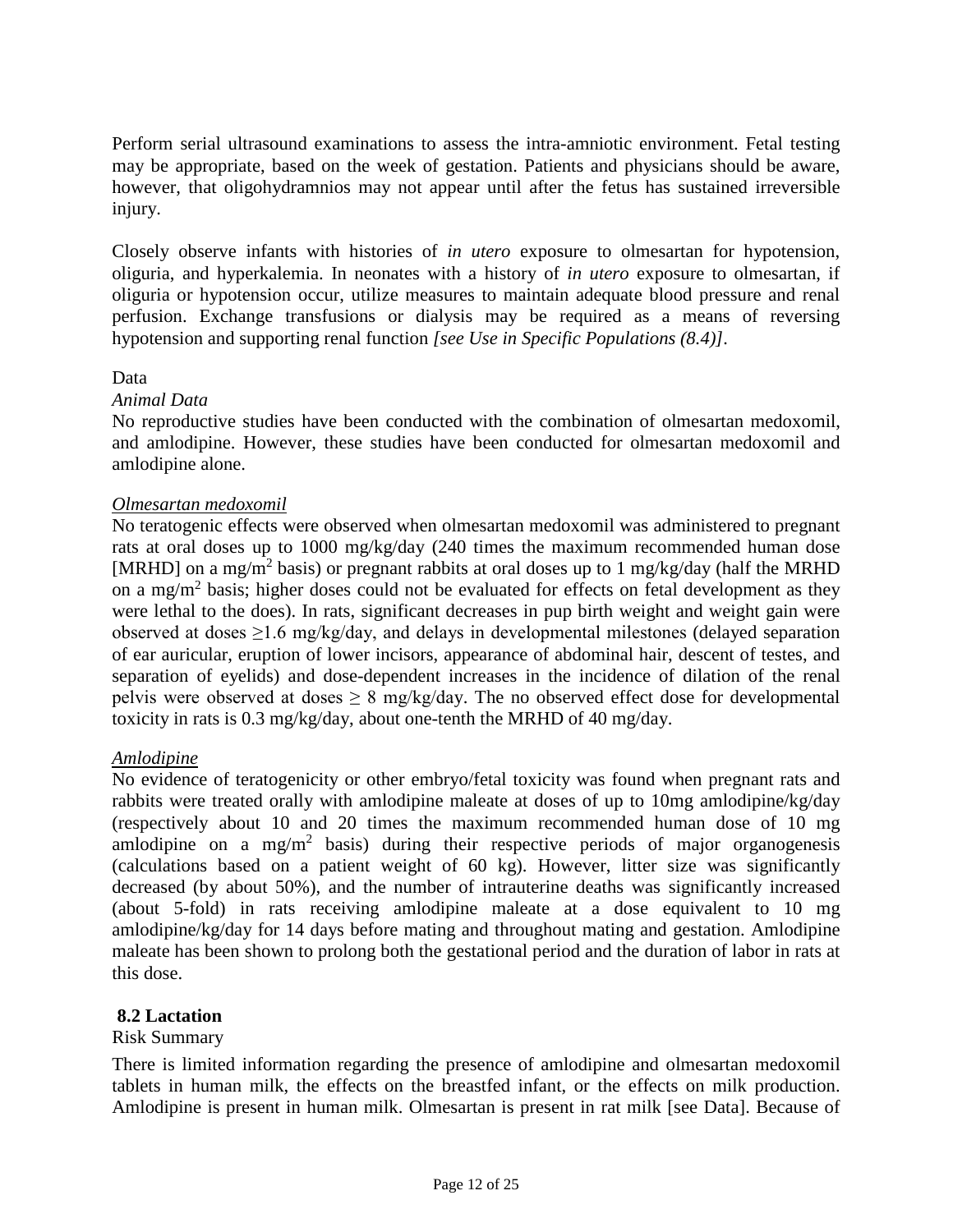<span id="page-12-7"></span><span id="page-12-4"></span><span id="page-12-2"></span>the potential for adverse effects on the nursing infant, advise a nursing woman that breastfeeding is not recommended during treatment with amlodipine and olmesartan medoxomil tablets.

### Data

Presence of olmesartan in milk was observed after a single oral administration of 5 mg/kg  $\lceil {^{14}C} \rceil$ olmesartan medoxomil to lactating rats.

### <span id="page-12-6"></span><span id="page-12-3"></span>**8.4 Pediatric Use**

The safety and effectiveness of amlodipine and olmesartan medoxomil tablets in pediatric patients have not been established.

## <span id="page-12-5"></span><span id="page-12-0"></span>**8.5 Geriatric Use**

Of the total number of subjects in the double-blind clinical study of amlodipine and olmesartan medoxomil tablets, 20% (384/1940) were 65 years of age or older and 3% (62/1940) were 75 years or older. No overall differences in safety or effectiveness were observed between subjects 65 years of age or older and younger subjects.

Elderly patients have decreased clearance of amlodipine. Starting amlodipine or adding amlodipine at 2.5 mg in patients  $\geq$ 75 years old is recommended. The lowest dose of amlodipine and olmesartan medoxomil tablets is 5/20 mg; therefore, initial therapy with amlodipine and olmesartan medoxomil tablets is not recommended in patients ≥75 years old.

*Amlodipine.* Reported clinical experience has not identified differences in responses between the elderly and younger patients. In general, dose selection for an elderly patient should be cautious, usually starting at the low end of the dosing range, reflecting the greater frequency of decreased hepatic, renal, or cardiac function, and of concomitant disease or other drug therapy. Elderly patients have decreased clearance of amlodipine with a resulting increase of AUC of approximately 40% to 60%, and a lower initial dose may be required.

*Olmesartan medoxomil.* Of the total number of hypertensive patients receiving olmesartan medoxomil in clinical studies, more than 20% were 65 years of age and over, while more than 5% were 75 years of age and older. No overall differences in effectiveness or safety were observed between elderly patients and younger patients. Other reported clinical experience has not identified differences in responses between the elderly and younger patients, but greater sensitivity of some older individuals cannot be ruled out.

### <span id="page-12-1"></span>**8.6 Hepatic Impairment**

There are no studies of amlodipine and olmesartan medoxomil tablets in patients with hepatic insufficiency, but both amlodipine and olmesartan medoxomil show moderate increases in exposure in patients with hepatic impairment.

The recommended initial dose of amlodipine in patients with severe hepatic impairment is 2.5 mg, a dose not available with amlodipine and olmesartan medoxomil tablets.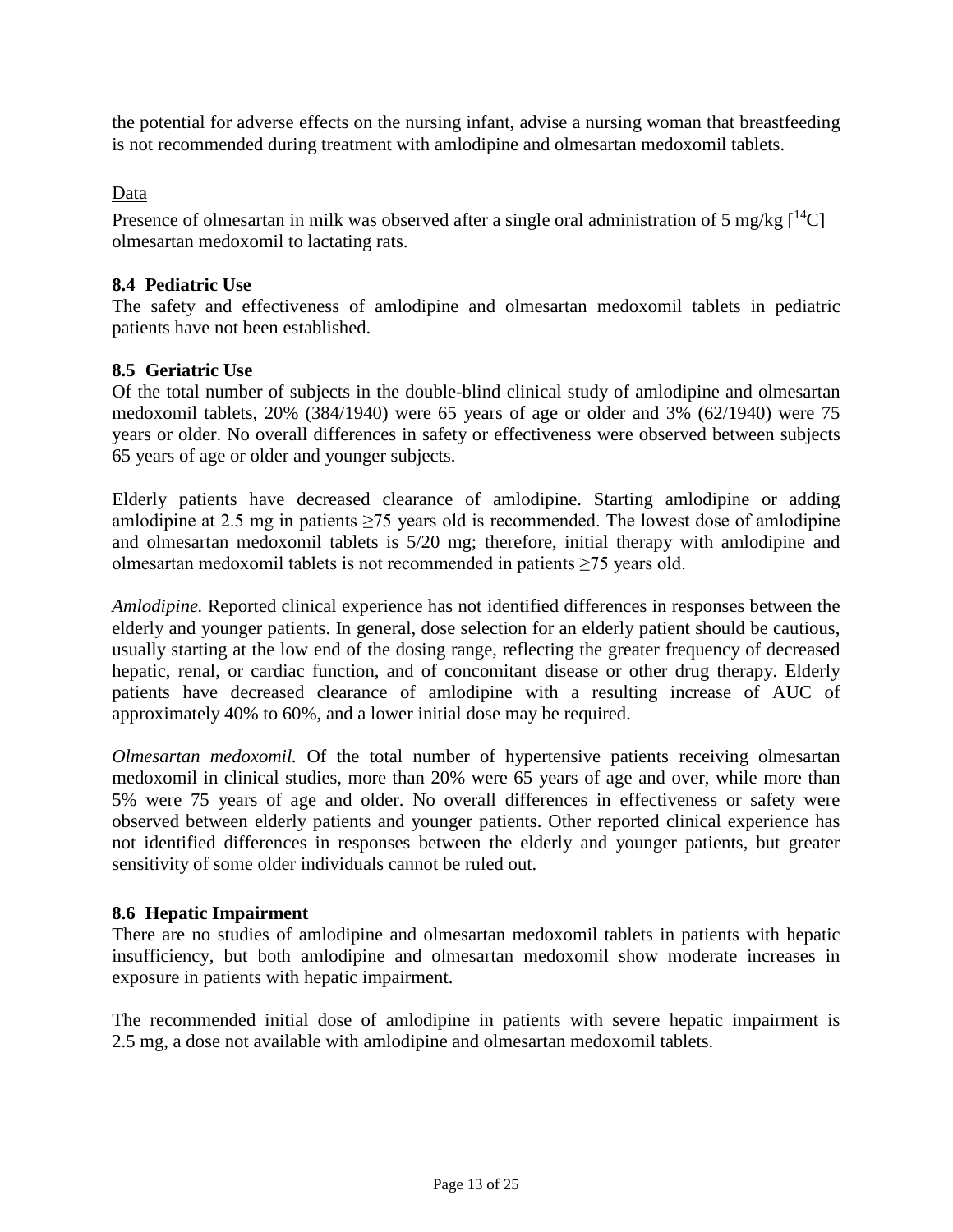*Amlodipine.* Amlodipine is extensively metabolized by the liver and the plasma elimination halflife (t½) is 56 hours in patients with severely impaired hepatic function *[see Warnings and Precautions [\(5.5\)\]](#page-5-6).*

*Olmesartan medoxomil.* Increases in  $AUC_{0-\infty}$  and peak plasma concentration (Cmax) for olmesartan were observed with moderate hepatic impairment compared to those in matched controls with an increase in AUC of about 60%.

# **8.7 Renal Impairment**

There are no studies of amlodipine and olmesartan medoxomil tablets in patients with renal impairment.

*Amlodipine.* The pharmacokinetics of amlodipine are not significantly influenced by renal impairment. Patients with renal failure may therefore receive the usual initial dose.

*Olmesartan medoxomil.* Patients with renal insufficiency have elevated serum concentrations of olmesartan compared with patients with normal renal function. After repeated dosing, AUC was approximately tripled in patients with severe renal impairment (creatinine clearance <20 mL/min). No initial dosage adjustment is recommended for patients with moderate to marked renal impairment (creatinine clearance <40 mL/min).

# <span id="page-13-0"></span>**8.8 Black Patients**

Of the total number of subjects in the double-blind clinical study of amlodipine and olmesartan medoxomil tablets, 25% (481/1940) were black patients. Amlodipine and olmesartan medoxomil tablets were effective in treating black patients (usually a low-renin population), and the magnitude of blood pressure reduction in black patients approached that observed for non-black patients.

# <span id="page-13-1"></span>**10 OVERDOSAGE**

There is no information on overdosage with amlodipine and olmesartan medoxomil tablets in humans.

*Amlodipine.* Single oral doses of amlodipine maleate equivalent to 40 mg amlodipine/kg and 100 mg amlodipine/kg in mice and rats, respectively, caused deaths. Single oral amlodipine maleate doses equivalent to 4 or more mg amlodipine/kg or higher in dogs (11 or more times the maximum recommended human dose on a mg/m<sup>2</sup> basis) caused a marked peripheral vasodilation and hypotension.

Overdosage might be expected to cause excessive peripheral vasodilation with marked hypotension and possibly a reflex tachycardia. In humans, experience with intentional overdosage of amlodipine is limited.

If massive overdose should occur, active cardiac and respiratory monitoring should be instituted. Frequent blood pressure measurements are essential. Should hypotension occur, cardiovascular support including elevation of the extremities and the judicious administration of fluids should be initiated. If hypotension remains unresponsive to these conservative measures, administration of vasopressors (such as phenylephrine) should be considered with attention to circulating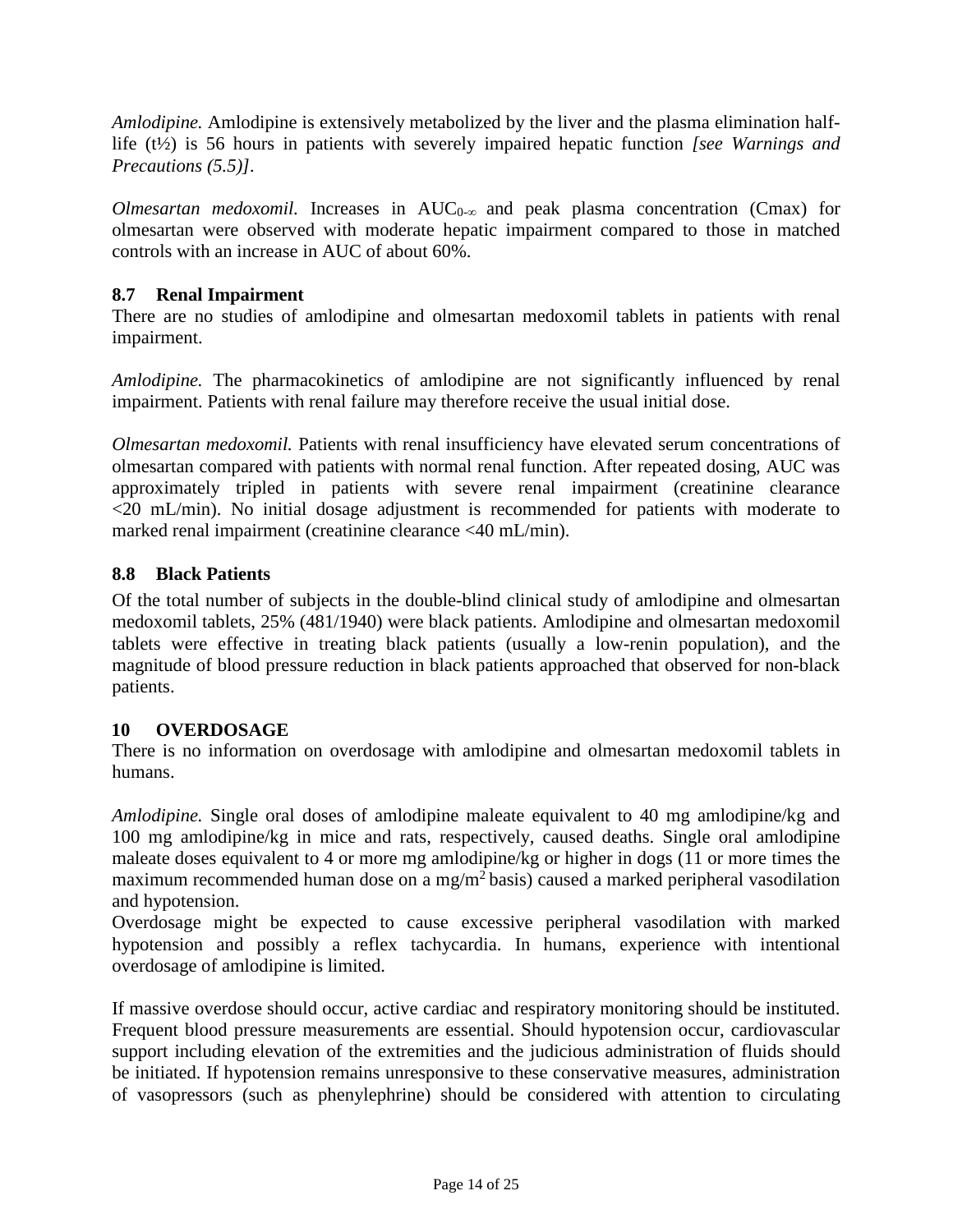volume and urine output. Intravenous calcium gluconate may help to reverse the effects of calcium entry blockade. As amlodipine is highly protein bound, hemodialysis is not likely to be of benefit.

*Olmesartan medoxomil.* Limited data are available related to overdosage in humans. The most likely manifestations of overdosage would be hypotension and tachycardia; bradycardia could be encountered if parasympathetic (vagal) stimulation occurs. If symptomatic hypotension should occur, supportive treatment should be initiated. The dialyzability of olmesartan is unknown.

# <span id="page-14-0"></span>**11 DESCRIPTION**

Amlodipine besylate and olmesartan medoxomil provided as a tablet for oral administration, is a combination of the calcium channel blocker (CCB) amlodipine besylate, USP and the angiotensin II receptor blocker (ARB) olmesartan medoxomil, USP.

The amlodipine besylate, USP component of amlodipine and olmesartan medoxomil tablets is chemically described as 3-ethyl-5-methyl (±)-2-[(2- aminoethoxy)methyl]-4-(2-chlorophenyl)- 1,4-dihydro-6-methyl-3,5-pyridinedicarboxylate, monobenzenesulphonate. Its empirical formula is  $C_{20}H_{25}CIN_{2}O_{5}\bullet C_{6}H_{6}O_{3}S$ .

Olmesartan medoxomil, USP a prodrug, is hydrolyzed to olmesartan during absorption from the gastrointestinal tract.

The olmesartan medoxomil, USP component of amlodipine and olmesartan medoxomil tablets is chemically described as 2,3-dihydroxy-2-butenyl 4-(1-hydroxy-1-methylethyl)-2-propyl-1-[*p-*(*o-*1*H*-tetrazol-5-ylphenyl)benzyl] imidazole-5-carboxylate, cyclic 2,3-carbonate. Its empirical formula is  $C_{29}H_{30}N_6O_6$ .

The structural formula for amlodipine besylate, USP is:



The structural formula for olmesartan medoxomil, USP is: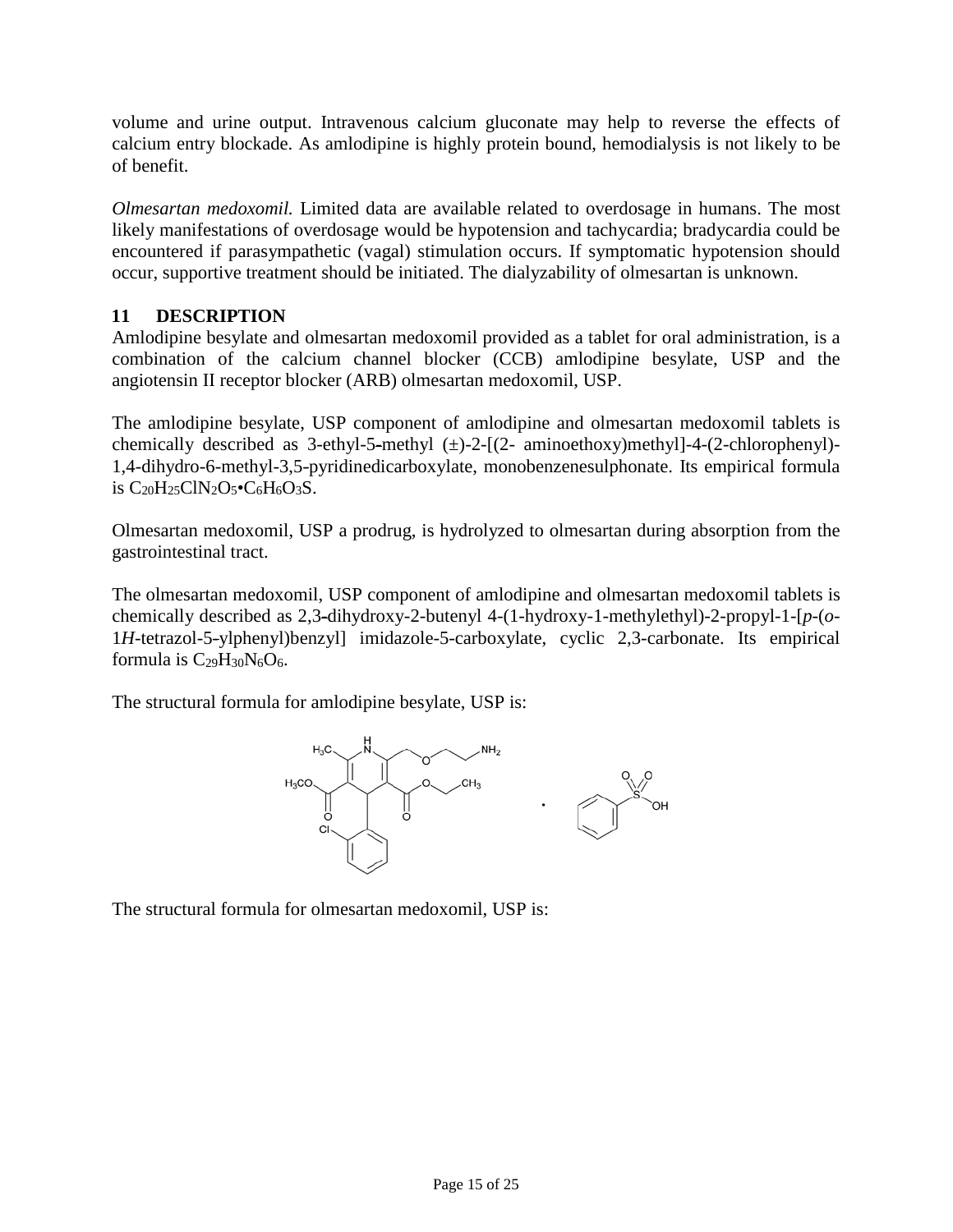

Amlodipine and olmesartan medoxomil tablets contains amlodipine besylate, USP a white or almost white powder, and olmesartan medoxomil, USP white to off-white crystalline powder. The molecular weights of amlodipine besylate, USP and olmesartan medoxomil, USP are 567.1 and 558.59, respectively. Amlodipine besylate, USP is slightly soluble in water and 2-propanol, sparingly soluble in ethanol, freely soluble in methanol. Olmesartan medoxomil, USP is practically insoluble in water and sparingly soluble in methanol.

Each tablet of amlodipine and olmesartan medoxomil also contains the following inactive ingredients: microcrystalline cellulose, pregelatinized starch, colloidal silicon dioxide, croscarmellose sodium, and magnesium stearate. The color coatings contain polyvinyl alcohol, macrogol/polyethylene glycol, titanium dioxide, talc, iron oxide yellow (5/40 mg, 10/20 mg, 10/40 mg tablets), iron oxide red (10/20 mg and 10/40 mg tablets), and iron oxide black (10/20 mg, 10/40 mg tablets).

# <span id="page-15-0"></span>**12 CLINICAL PHARMACOLOGY**

### <span id="page-15-1"></span>**12.1 Mechanism of Action**

*Amlodipine and olmesartan medoxomil tablets.* Amlodipine and olmesartan medoxomil tablets are combination of two antihypertensive drugs: a dihydropyridine calcium antagonist (calcium ion antagonist or slow-channel blocker), amlodipine besylate, and an angiotensin II receptor blocker, olmesartan medoxomil. The amlodipine component of amlodipine and olmesartan medoxomil tablets inhibits the transmembrane influx of calcium ions into vascular smooth muscle and cardiac muscle, and the olmesartan medoxomil component of amlodipine and olmesartan medoxomil tablets blocks the vasoconstrictor effects of angiotensin II.

*Amlodipine.* Experimental data suggests that amlodipine binds to both dihydropyridine and nonhydropyridine binding sites. The contractile processes of cardiac muscle and vascular smooth muscle are dependent upon the movement of extracellular calcium ions into these cells through specific ion channels. Amlodipine inhibits calcium ion influx across cell membranes selectively, with a greater effect on vascular smooth muscle cells than on cardiac muscle cells. Negative inotropic effects can be detected *in vitro* but such effects have not been seen in intact animals at therapeutic doses. Serum calcium concentration is not affected by amlodipine. Within the physiologic pH range, amlodipine is an ionized compound (pKa=8.6), and its kinetic interaction with the calcium channel receptor is characterized by a gradual rate of association and dissociation with the receptor binding site, resulting in a gradual onset of effect.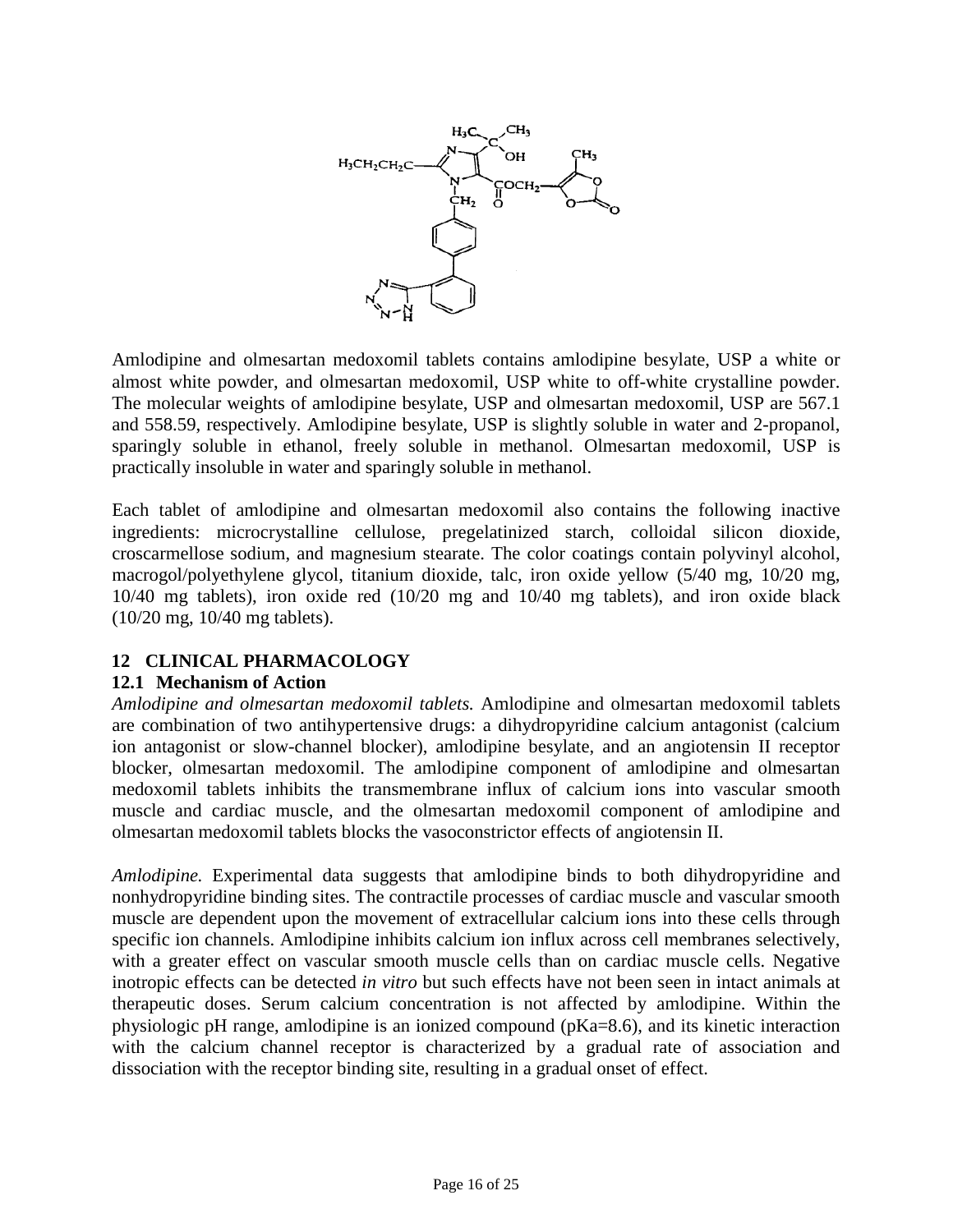Amlodipine is a peripheral arterial vasodilator that acts directly on vascular smooth muscle to cause a reduction in peripheral vascular resistance and reduction in blood pressure.

*Olmesartan medoxomil.* Angiotensin II is formed from angiotensin I in a reaction catalyzed by angiotensin converting enzyme (ACE, kininase II). Angiotensin II is the principal pressor agent of the renin-angiotensin system, with effects that include vasoconstriction, stimulation of synthesis and release of aldosterone, cardiac stimulation and renal reabsorption of sodium. Olmesartan blocks the vasoconstrictor effects of angiotensin II by selectively blocking the binding of angiotensin II to the  $AT_1$  receptor in vascular smooth muscle. Its action is, therefore, independent of the pathways for angiotensin II synthesis.

An AT2 receptor is found also in many tissues, but this receptor is not known to be associated with cardiovascular homeostasis. Olmesartan has more than a 12,500-fold greater affinity for the  $AT_1$  receptor than for the  $AT_2$  receptor.

Blockade of the renin-angiotensin system with ACE inhibitors, which inhibit the biosynthesis of angiotensin II from angiotensin I, is a mechanism of many drugs used to treat hypertension. ACE inhibitors also inhibit the degradation of bradykinin, a reaction also catalyzed by ACE. Because olmesartan does not inhibit ACE (kininase II), it does not affect the response to bradykinin. Whether this difference has clinical relevance is not yet known.

Blockade of the angiotensin II receptor inhibits the negative regulatory feedback of angiotensin II on renin secretion, but the resulting increased plasma renin activity and circulating angiotensin II levels do not overcome the effect of olmesartan on blood pressure.

# <span id="page-16-0"></span>**12.2 Pharmacodynamics**

*Amlodipine.* Following administration of therapeutic doses to patients with hypertension, amlodipine produces vasodilation resulting in a reduction of supine and standing blood pressures. These decreases in blood pressure are not accompanied by a significant change in heart rate or plasma catecholamine levels with chronic dosing.

With chronic once daily oral administration, antihypertensive effectiveness is maintained for at least 24 hours. Plasma concentrations correlate with effect in both young and elderly patients. The magnitude of reduction in blood pressure with amlodipine is also correlated with the height of pretreatment elevation; thus, individuals with moderate hypertension (diastolic pressure 105-114 mmHg) had about a 50% greater response than patients with mild hypertension (diastolic pressure 90-104 mmHg). Normotensive subjects experienced no clinically significant change in blood pressures  $(+1/2 \text{ mmHg})$ . In hypertensive patients with normal renal function, therapeutic doses of amlodipine resulted in a decrease in renal vascular resistance and an increase in glomerular filtration rate and effective renal plasma flow without change in filtration fraction or proteinuria.

As with other calcium channel blockers, hemodynamic measurements of cardiac function at rest and during exercise (or pacing) in patients with normal ventricular function treated with amlodipine have generally demonstrated a small increase in cardiac index without significant influence on dP/dt or on left ventricular end diastolic pressure or volume. In hemodynamic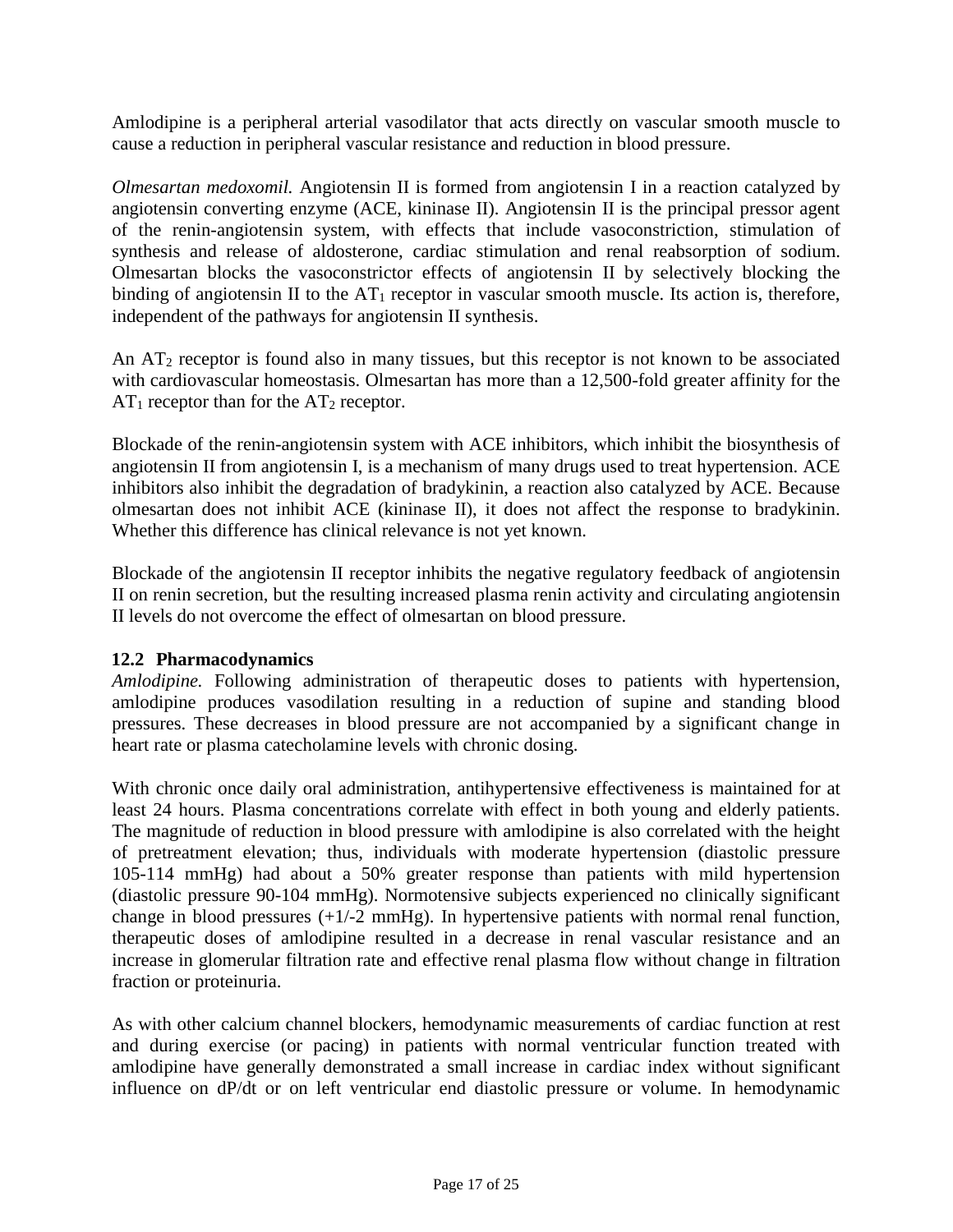studies, amlodipine has not been associated with a negative inotropic effect when administered in the therapeutic dose range to intact animals and man, even when co-administered with betablockers to man. Similar findings, however, have been observed in normals or well-compensated patients with heart failure with agents possessing significant negative inotropic effects.

Amlodipine does not change sinoatrial nodal function or atrioventricular conduction in intact animals or man. In clinical studies in which amlodipine was administered in combination with beta-blockers to patients with either hypertension or angina, no adverse effects on electrocardiographic parameters were observed.

*Olmesartan medoxomil.* Olmesartan medoxomil doses of 2.5 mg to 40 mg inhibit the pressor effects of angiotensin I infusion. The duration of the inhibitory effect was related to dose, with doses of olmesartan medoxomil greater than 40 mg giving greater than 90% inhibition at 24 hours.

Plasma concentrations of angiotensin I and angiotensin II and plasma renin activity (PRA) increase after single and repeated administration of olmesartan medoxomil to healthy subjects and hypertensive patients. Repeated administration of up to 80 mg olmesartan medoxomil had minimal influence on aldosterone levels and no effect on serum potassium.

# <span id="page-17-1"></span><span id="page-17-0"></span>**12.3 Pharmacokinetics**

The pharmacokinetics of amlodipine and olmesartan medoxomil from amlodipine and olmesartan medoxomil tablets are equivalent to the pharmacokinetics of amlodipine and olmesartan medoxomil when administered separately. The bioavailability of both components is well below 100%, but neither component is affected by food. The effective half-lives of amlodipine (45 $\pm$ 11 hours) and olmesartan (7 $\pm$ 1 hours) result in a 2- to 3- fold accumulation for amlodipine and negligible accumulation for olmesartan with once-daily dosing.

*Amlodipine.* After oral administration of therapeutic doses of amlodipine, absorption produces peak plasma concentrations between 6 and 12 hours. Absolute bioavailability is estimated as between 64% and 90%.

*Olmesartan medoxomil.* Olmesartan medoxomil is rapidly and completely bioactivated by ester hydrolysis to olmesartan during absorption from the gastrointestinal tract. The absolute bioavailability of olmesartan medoxomil is approximately 26%. After oral administration, the peak plasma concentration (Cmax) of olmesartan is reached after 1 to 2 hours. Food does not affect the bioavailability of olmesartan medoxomil.

# **Distribution**

*Amlodipine. Ex vivo* studies have shown that approximately 93% of the circulating drug is bound to plasma proteins in hypertensive patients. Steady-state plasma levels of amlodipine are reached after 7 to 8 days of consecutive daily dosing.

*Olmesartan medoxomil.* The volume of distribution of olmesartan is approximately 17 L. Olmesartan is highly bound to plasma proteins (99%) and does not penetrate red blood cells. The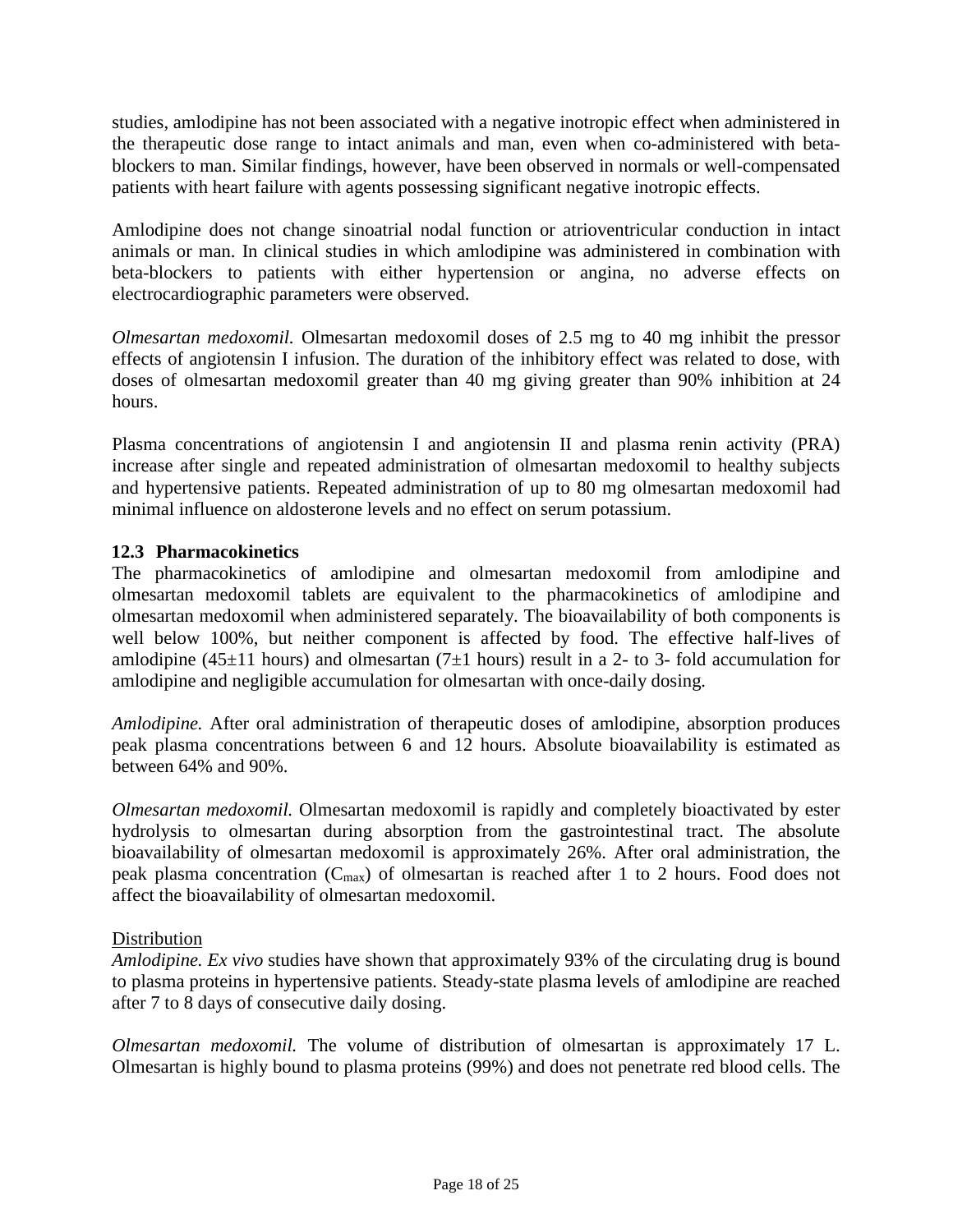protein binding is constant at plasma olmesartan concentrations well above the range achieved with recommended doses.

In rats, olmesartan crossed the blood-brain barrier poorly, if at all. Olmesartan passed across the placental barrier in rats and was distributed to the fetus. Olmesartan was distributed to milk at low levels in rats.

#### Metabolism and Excretion

*Amlodipine.* Amlodipine is extensively (about 90%) converted to inactive metabolites via hepatic metabolism. Elimination from the plasma is biphasic with a terminal elimination half-life of about 30 to 50 hours. Ten percent of the parent compound and 60% of the metabolites are excreted in the urine.

*Olmesartan medoxomil.* Following the rapid and complete conversion of olmesartan medoxomil to olmesartan during absorption, there is virtually no further metabolism of olmesartan. Total plasma clearance of olmesartan is 1.3 L/h, with a renal clearance of 0.6 L/h. Approximately 35% to 50% of the absorbed dose is recovered in urine while the remainder is eliminated in feces via the bile.

Olmesartan appears to be eliminated in a biphasic manner with a terminal elimination half-life of approximately 13 hours. Olmesartan shows linear pharmacokinetics following single oral doses of up to 320 mg and multiple oral doses of up to 80 mg. Steady-state levels of olmesartan are achieved within 3 to 5 days and no accumulation in plasma occurs with once-daily dosing.

Specific Populations *Geriatric Patients*

The pharmacokinetic properties of amlodipine and olmesartan medoxomil tablets in the elderly are similar to those of the individual components.

*Amlodipine.* Elderly patients have decreased clearance of amlodipine with a resulting increase in AUC of approximately 40% to 60%, and a lower initial dose may be required.

*Olmesartan medoxomil.* The pharmacokinetics of olmesartan medoxomil were studied in the elderly (≥65 years). Overall, maximum plasma concentrations of olmesartan were similar in young adults and the elderly. Modest accumulation of olmesartan was observed in the elderly with repeated dosing; AUC<sub>ss, τ</sub> was 33% higher in elderly patients, corresponding to an approximate 30% reduction in CLR.

#### *Pediatric Patients*

*Amlodipine.* Sixty-two hypertensive patients aged 6 to 17 years received doses of amlodipine between 1.25 mg and 20 mg. Weight-adjusted clearance and volume of distribution were similar to values in adults.

*Olmesartan medoxomil.* The pharmacokinetics of olmesartan medoxomil have not been investigated in patients <18 years of age.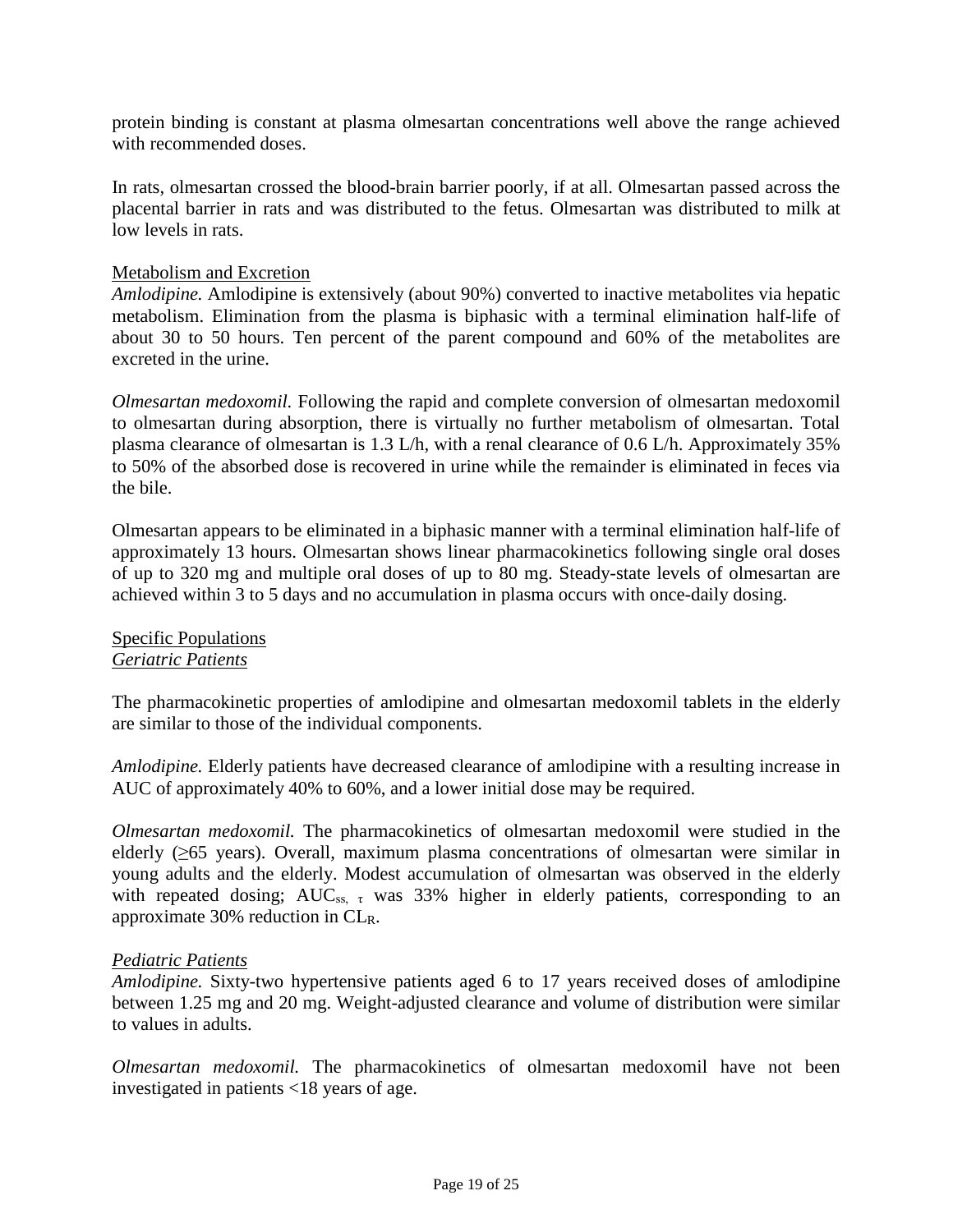## *Male and Female Patients*

Population pharmacokinetic analysis indicated that female patients had approximately 15% smaller clearances of olmesartan than male patients. Gender had no effect on the clearance of amlodipine.

*Olmesartan medoxomil.* Minor differences were observed in the pharmacokinetics of olmesartan medoxomil in women compared to men. AUC and  $C_{\text{max}}$  were 10% to 15% higher in women than in men.

### *Patients with Renal Impairment*

*Amlodipine.* The pharmacokinetics of amlodipine are not significantly influenced by renal impairment. Patients with renal failure may therefore receive the usual initial dose.

*Olmesartan medoxomil.* In patients with renal insufficiency, serum concentrations of olmesartan were elevated compared to subjects with normal renal function. After repeated dosing, the AUC was approximately tripled in patients with severe renal impairment (creatinine clearance <20 mL/min). The pharmacokinetics of olmesartan medoxomil in patients undergoing hemodialysis has not been studied. No initial dosage adjustment is recommended for patients with moderate to marked renal impairment (creatinine clearance <40 mL/min).

### *Patients with Hepatic Impairment*

*Amlodipine.* Patients with hepatic insufficiency have decreased clearance of amlodipine with a resulting increase in AUC of approximately 40% to 60%.

*Olmesartan medoxomil.* Increases in  $AUC_{0-\infty}$  and  $C_{\max}$  were observed in patients with moderate hepatic impairment compared to those in matched controls, with an increase in AUC of about 60%.

### Heart Failure

*Amlodipine.* Patients with heart failure have decreased clearance of amlodipine with a resulting increase in AUC of approximately 40% to 60%.

### Drug Interaction Studies

*Simvastatin:* Co-administration of multiple doses of 10 mg of amlodipine with 80 mg simvastatin resulted in a 77% increase in exposure to simvastatin compared to simvastatin alone. *[see Drug Interactions [\(7.1\)\]](#page-9-2).* 

*CYP3A inhibitors:* Co-administration of a 180 mg daily dose of diltiazem with 5 mg amlodipine in elderly hypertensive patients resulted in a 60% increase in amlodipine systemic exposure. Erythromycin co-administration in healthy volunteers did not significantly change amlodipine systemic exposure. However, strong inhibitors of CYP3A (e.g., itraconazole, clarithromycin) may increase the plasma concentrations of amlodipine to a greater extent *[see Drug Interactions*   $(7.1)$ ].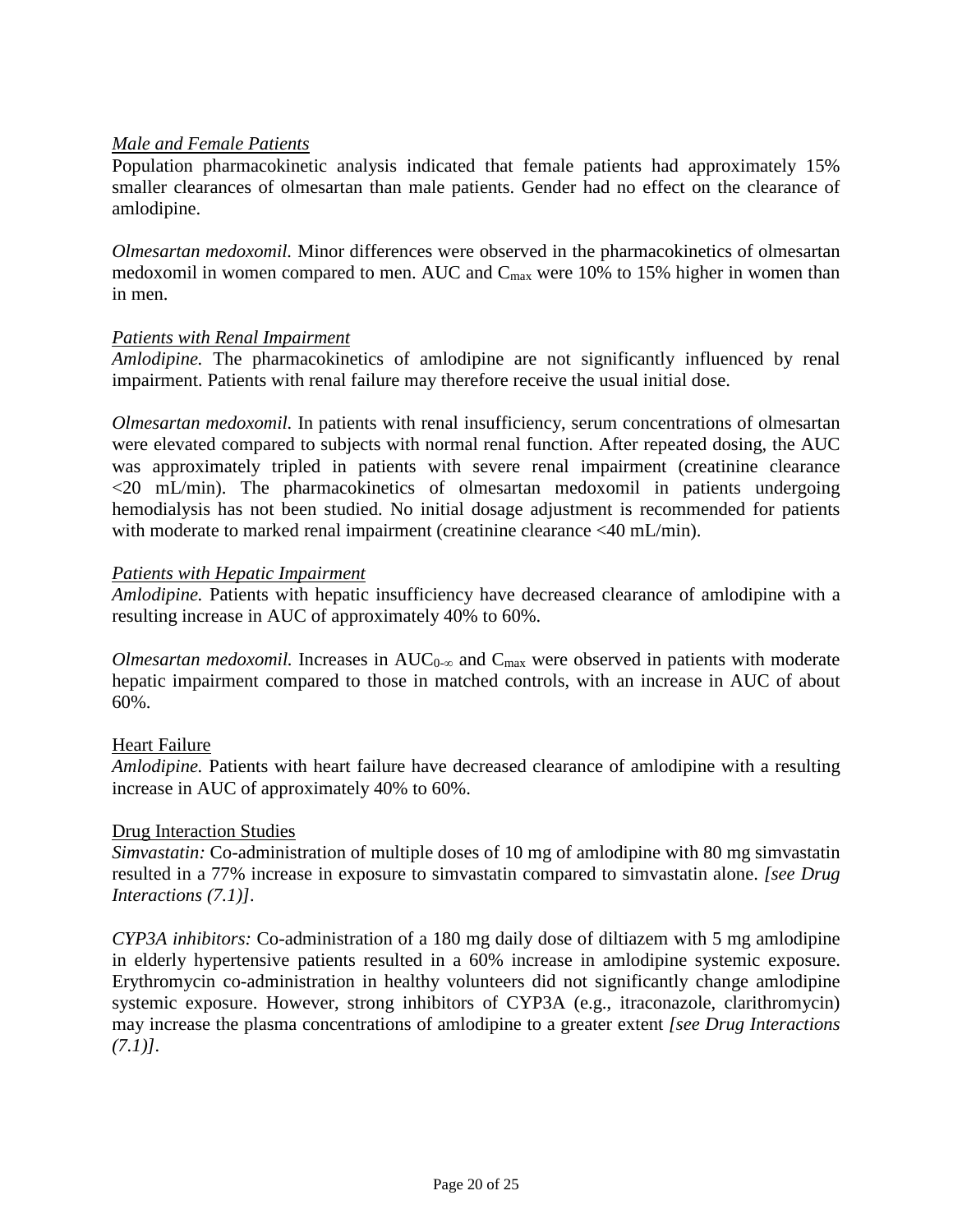*Cyclosporine:* In a prospective study in renal transplant patients, an average 40% increase in trough cyclosporine levels was observed in the presence of amlodipine. *[see Drug Interactions [\(7.1\)\]](#page-9-2).* 

*Colesevelam:* Concomitant administration of 40 mg olmesartan medoxomil and 3750 mg colesevelam hydrochloride in healthy subjects resulted in 28% reduction in Cmax and 39% reduction in AUC of olmesartan. Lesser effects, 4% and 15% reduction in C<sub>max</sub> and AUC respectively, were observed when olmesartan medoxomil was administered 4 hours prior to colesevelam hydrochloride *[see Drug Interactions [\(7.2\)\]](#page-9-3).* 

*Cimetidine:* Co-administration of amlodipine with cimetidine did not alter the pharmacokinetics of amlodipine.

*Grapefruit juice:* Co-administration of 240 mL of grapefruit juice with a single oral dose of amlodipine 10 mg in 20 healthy volunteers had no significant effect on the pharmacokinetics of amlodipine.

*Maalox<sup>®</sup> (antacid):* Co-administration of the antacid Maalox<sup>®</sup> with a single dose of amlodipine had no significant effect on the pharmacokinetics of amlodipine.

*Sildenafil:* A single 100 mg dose of sildenafil in subjects with essential hypertension had no effect on the pharmacokinetic parameters of amlodipine. When amlodipine and sildenafil were used in combination, each agent independently exerted its own blood pressure lowering effect.

*Atorvastatin:* Co-administration of multiple 10 mg doses of amlodipine with 80 mg of atorvastatin resulted in no significant change in the steady state pharmacokinetic parameters of atorvastatin.

*Digoxin:* Co-administration of amlodipine with digoxin did not change serum digoxin levels or digoxin renal clearance in normal volunteers.

No significant drug interactions were reported in studies in which olmesartan medoxomil was coadministered with digoxin in healthy volunteers.

*Ethanol (alcohol):* Single and multiple 10 mg doses of amlodipine had no significant effect on the pharmacokinetics of ethanol.

*Warfarin:* Co-administration of amlodipine with warfarin did not change the warfarin prothrombin response time. No significant drug interactions were reported in studies in which olmesartan medoxomil was coadministered with warfarin in healthy volunteers.

*Antacids:* The bioavailability of olmesartan medoxomil was not significantly altered by the coadministration of antacids  $[A(OH)<sub>3</sub>/Mg(OH)<sub>2</sub>]$ .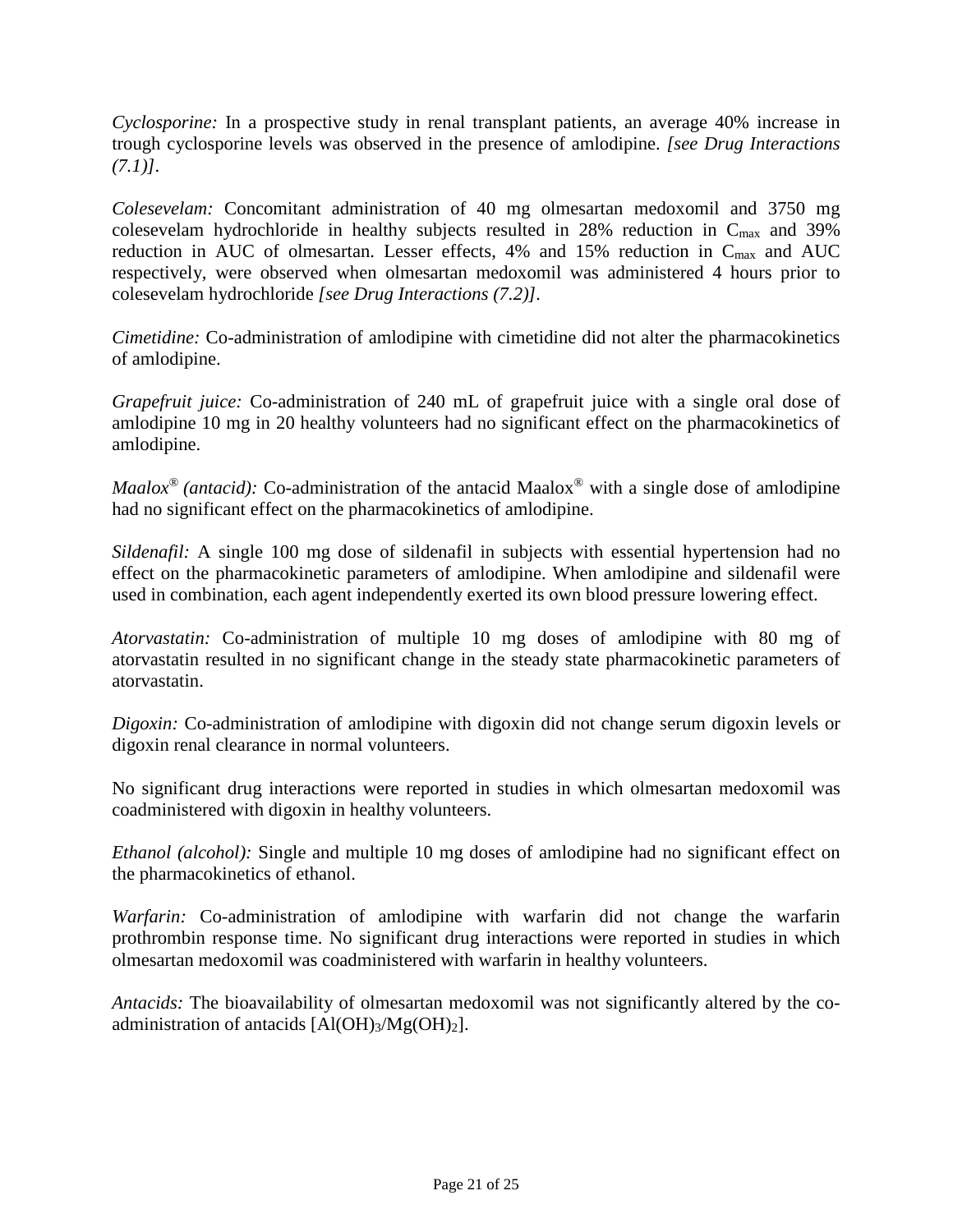# <span id="page-21-4"></span><span id="page-21-2"></span><span id="page-21-0"></span>**13 NONCLINICAL TOXICOLOGY**

# <span id="page-21-1"></span>**13.1 Carcinogenesis, Mutagenesis, Impairment of Fertility**

*Amlodipine.* Rats and mice treated with amlodipine maleate in the diet for up to two years, at concentrations calculated to provide daily dosage levels of amlodipine 0.5, 1.25, and 2.5 mg/kg/day showed no evidence of a carcinogenic effect of the drug. For the mouse, the highest dose was, on a mg/m<sup>2</sup> basis, similar to the maximum recommended human dose (MRHD) of amlodipine 10 mg/day. For the rat, the highest dose was, on a mg/m<sup>2</sup> basis, about two and a half times the MRHD. (Calculations based on a 60 kg patient.)

Mutagenicity studies conducted with amlodipine maleate revealed no drug related effects at either the gene or chromosome level.

There was no effect on the fertility of rats treated orally with amlodipine maleate (males for 64 days and females for 14 days prior to mating) at doses of amlodipine up to 10 mg/kg/day (about 10 times the MRHD of 10 mg/day on a mg/m<sup>2</sup> basis).

*Olmesartan medoxomil.* Olmesartan was not carcinogenic when administered by dietary administration to rats for up to 2 years. The highest dose tested (2000 mg/kg/day) was, on a  $mg/m<sup>2</sup>$  basis, about 480 times the maximum recommended human dose (MRHD) of 40 mg/day. Two carcinogenicity studies conducted in mice, a 6-month gavage study in the p53 knockout mouse and a 6-month dietary administration study in the Hras2 transgenic mouse, at doses of up to 1000 mg/kg/day (about 120 times the MRHD), revealed no evidence of a carcinogenic effect of olmesartan.

Both olmesartan medoxomil and olmesartan tested negative in the *in vitro* Syrian hamster embryo cell transformation assay and showed no evidence of genetic toxicity in the Ames (bacterial mutagenicity) test. However, both were shown to induce chromosomal aberrations in cultured cells *in vitro* (Chinese hamster lung) and tested positive for thymidine kinase mutations in the *in vitro* mouse lymphoma assay. Olmesartan medoxomil tested negative *in vivo* for mutations in the MutaMouse intestine and kidney and for clastogenicity in mouse bone marrow (micronucleus test) at oral doses of up to 2000 mg/kg (olmesartan not tested).

Fertility of rats was unaffected by administration of olmesartan at dose levels as high as 1000 mg/kg/day (240 times the MRHD) in a study in which dosing was begun 2 (female) or 9 (male) weeks prior to mating.

# <span id="page-21-3"></span>**14 CLINICAL STUDIES**

### **14.1 Amlodipine and Olmesartan Medoxomil Tablets**

An 8-week multicenter, randomized, double-blind, placebo controlled, parallel group factorial study in patients with mild to severe hypertension was conducted to determine if treatment with amlodipine and olmesartan medoxomil tablets were associated with clinically significant reduction in blood pressure compared to the respective monotherapies. The study randomized 1940 patients equally to one of the following 12 treatment arms: placebo, monotherapy treatment with amlodipine 5 mg or 10 mg, monotherapy treatment with olmesartan medoxomil 10 mg, 20 mg, or 40 mg, or combination therapy with amlodipine/ olmesartan medoxomil at doses of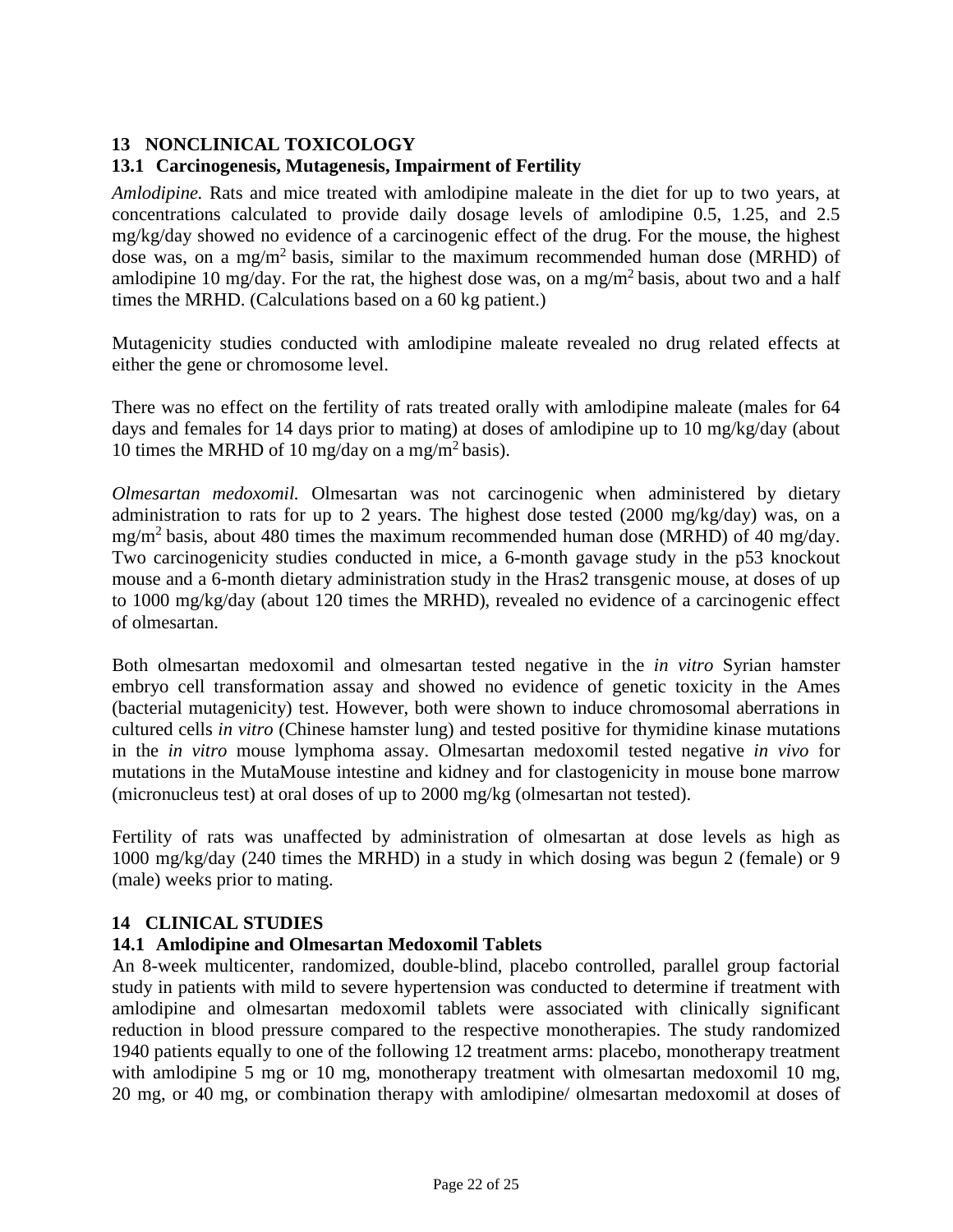<span id="page-22-0"></span>5/10 mg, 5/20 mg, 5/40 mg, 10/10 mg, 10/20 mg, and 10/40 mg. Patients discontinued their prior antihypertensive treatment. The mean baseline blood pressure of the study population was 164/102 mmHg. Of the total cohort, 970 patients were treated with the combination as initial therapy.

Treatment with amlodipine and olmesartan medoxomil tablets resulted in statistically significant greater reductions in diastolic and systolic blood pressure compared to the respective monotherapy components. Maximum antihypertensive effects were attained within 2 weeks after a change in dose.

The following table presents the results for mean reduction in seated systolic and diastolic blood pressure following 8 weeks of treatment with amlodipine and olmesartan medoxomil tablets. Placebo-adjusted reductions from baseline in blood pressure were progressively greater with increases in dose of both amlodipine and olmesartan medoxomil components of amlodipine and olmesartan medoxomil tablets.

| Reduction in Seated Systolic/Diastolic Blood Pressure (mmHg): Combination Therapy vs. |  |
|---------------------------------------------------------------------------------------|--|
| <b>Monotherapy Components (Double-Blind Treatment Period)</b>                         |  |

|           |                  | <b>Olmesartan medoxomil</b>  |                |                 |                 |                 |
|-----------|------------------|------------------------------|----------------|-----------------|-----------------|-----------------|
|           |                  | (mmHg)                       | <b>Placebo</b> | $10 \text{ mg}$ | $20 \text{ mg}$ | $40 \text{ mg}$ |
|           |                  | Mean Change                  | $-5/-3$        | $-12/-8$        | $-14/-9$        | $-16/-10$       |
|           | <b>Placebo</b>   |                              |                |                 |                 |                 |
|           |                  | Placebo-Adjusted Mean Change |                | $-8/-5$         | $-10/-6$        | $-13/-7$        |
| mlodipine |                  | Mean Change                  | $-15/-9$       | $-24/-14$       | $-24/ -14$      | $-25/ -16$      |
|           | 5 <sub>mg</sub>  |                              |                |                 |                 |                 |
|           |                  | Placebo-Adjusted Mean Change | $-12/-7$       | $-20/11$        | $-20/11$        | $-22/-13$       |
|           |                  | Mean Change                  | $-20/-13$      | $-25/ -16$      | $-29/ -17$      | $-30/-19$       |
|           | 10 <sub>mg</sub> |                              |                |                 |                 |                 |
|           |                  | Placebo-Adjusted Mean Change | $-16/-10$      | $-22/-13$       | $-25/ -14$      | $-26/ -16$      |

The antihypertensive effect of amlodipine and olmesartan medoxomil tablets was similar in patients with and without prior antihypertensive medication use, in patients with and without diabetes, in patients ≥65 years of age and <65 years of age, and in women and men. Limited data exist in patients  $\geq$ 75 years of age.

Amlodipine and olmesartan medoxomil tablets were effective in treating black patients (usually a low-renin population), and the magnitude of blood pressure reduction in black patients approached that observed for non-Black patients. This effect in black patients has been seen with ACE inhibitors, angiotensin receptor blockers, and beta-blockers.

The blood pressure lowering effect was maintained throughout the 24-hour period with amlodipine and olmesartan medoxomil tablets once daily, with trough-to-peak ratios for systolic and diastolic response between 71% and 82%.

Upon completing the 8-week, double-blind, placebo-controlled study, 1684 patients entered a 44-week open-label extension and received combination therapy with amlodipine 5 mg plus olmesartan medoxomil 40 mg. During the open-label extension, patients whose blood pressure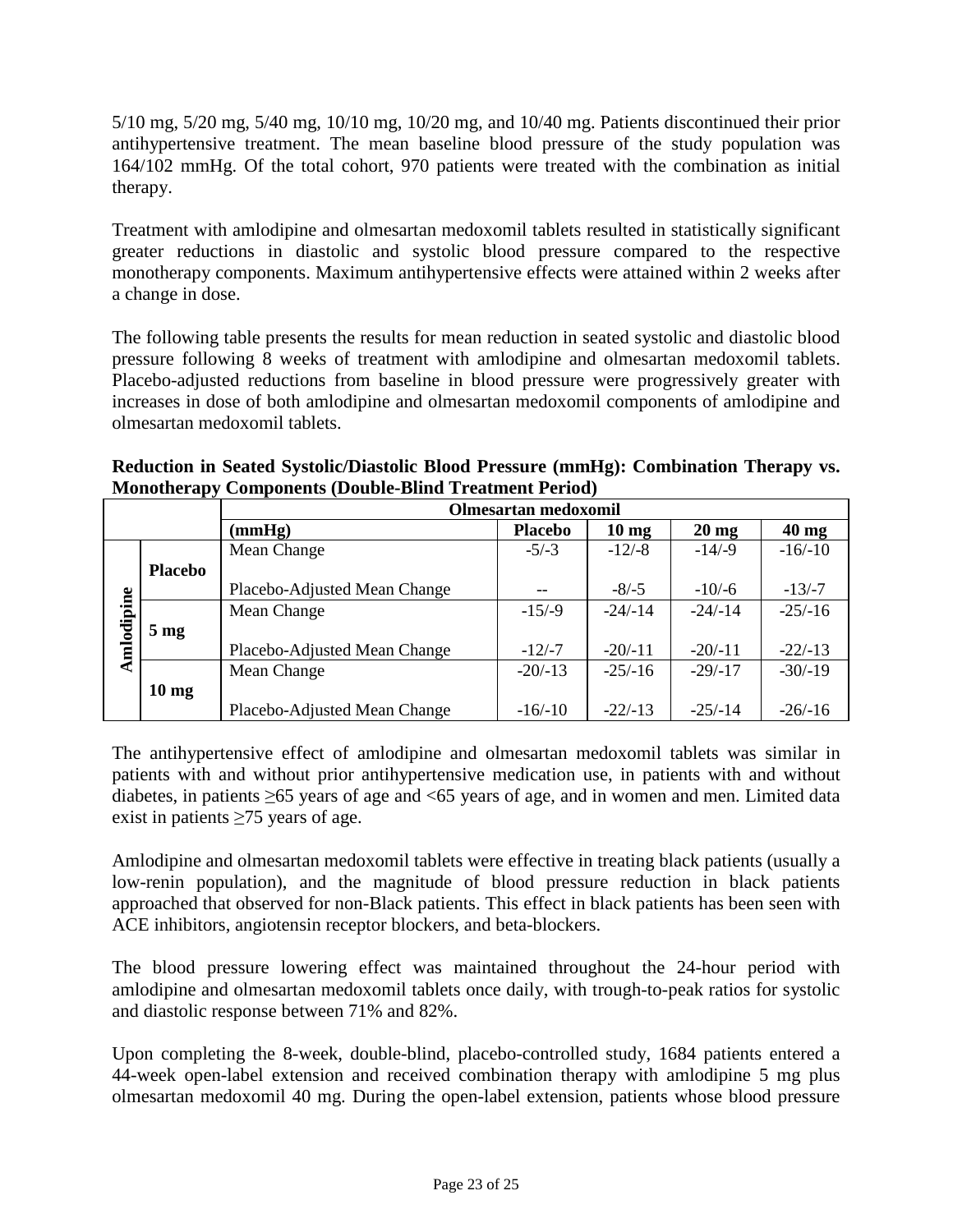was not adequately controlled (i.e., did not achieve a blood pressure goal of <140/90 mmHg, or <130/80 mmHg for those patients with diabetes) on amlodipine/olmesartan medoxomil 5/40 mg were titrated to amlodipine /olmesartan medoxomil 10/40 mg. Patients whose blood pressure was still not adequately controlled were offered additional hydrochlorothiazide 12.5 mg and subsequently 25 mg as required to achieve adequate blood pressure goal.

There are no trials of amlodipine and olmesartan medoxomil tablets demonstrating reductions in cardiovascular risk in patients with hypertension, but at least one pharmacologically similar drug has demonstrated such benefits.

# <span id="page-23-0"></span>**14.2 Amlodipine**

The antihypertensive efficacy of amlodipine has been demonstrated in a total of 15 double-blind, placebo-controlled, randomized studies involving 800 patients on amlodipine and 538 on placebo. Once daily administration produced statistically significant placebo-corrected reductions in supine and standing blood pressures at 24 hours post-dose, averaging about 12/6 mmHg in the standing position and 13/7 mmHg in the supine position in patients with mild to moderate hypertension. Maintenance of the blood pressure effect over the 24-hour dosing interval was observed, with little difference in peak and trough effect.

# <span id="page-23-1"></span>**14.3 Olmesartan Medoxomil**

The antihypertensive effects of olmesartan medoxomil have been demonstrated in seven placebo-controlled studies at doses ranging from 2.5 mg to 80 mg for 6 to 12 weeks, each showing statistically significant reductions in peak and trough blood pressure. A total of 2693 patients (2145 olmesartan medoxomil; 548 placebo) with essential hypertension were studied. The blood pressure lowering effect was maintained throughout the 24-hour period with olmesartan medoxomil once daily, with trough-to-peak ratios for systolic and diastolic response between 60% and 80%.

# <span id="page-23-2"></span>**16 HOW SUPPLIED/STORAGE AND HANDLING**

Amlodipine and olmesartan medoxomil tablets contain amlodipine besylate, USP at a dose equivalent to 5 or 10 mg amlodipine and olmesartan medoxomil, USP in the strengths described below.

Amlodipine and olmesartan medoxomil tablets are differentiated by tablet color/size and are debossed with an individual product tablet code on one side. Amlodipine and olmesartan medoxomil tablets are supplied for oral administration in the following strength and package configurations:

| <b>Tablet Strength</b><br>(amlodipine equivalent/<br>olmesartan medoxomil)<br>mg | Package<br>Configuration     | NDC#                         | <b>Product</b><br>Code | <b>Tablet Color</b> |
|----------------------------------------------------------------------------------|------------------------------|------------------------------|------------------------|---------------------|
| $5/20$ mg                                                                        | Bottle of 30<br>Bottle of 90 | 27241-083-03<br>27241-083-09 | C <sub>1</sub>         | White               |
| $10/20$ mg                                                                       | Bottle of 30<br>Bottle of 90 | 27241-085-03<br>27241-085-09 | C <sub>3</sub>         | Beige               |